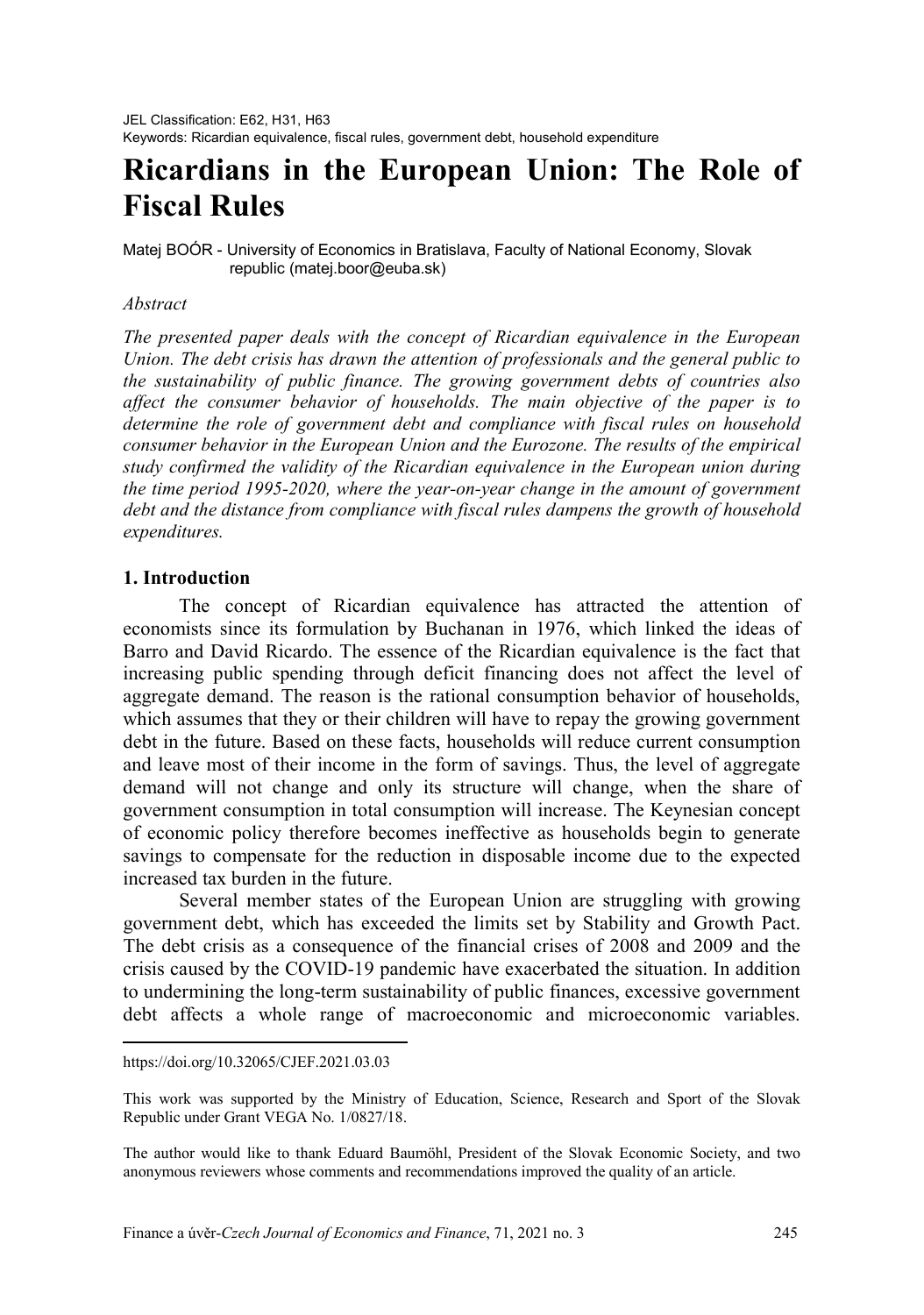Economic policy-makers need to be aware of these consequences when designing practical fiscal policy. The present article therefore estimates the impact of increasing government debt on the shaing of household consumption behavior. Our main hypothesis is that household consumer behavior is determined not only by the current level of government debt, but also by expectations regarding the growth of government debt in the upcoming year. We further examine the role of supranational fiscal rules and compliance with them within the framework of the Ricardian equivalence, assuming that they provide some warning signals to households in the event that the government fails to meet its obligations. The greater the distance from compliance with fiscal rules, the greater dampening of household expenditure growth. Based on the foregoing, our main objective is to confirm the validity of the Ricardian equivalence in the European Union, also with regard to the expected level of government debt, and to highlight the role of compliance with supranational fiscal rules.

The structure of the article is as follows, the first part deals with a review of the literature and a theoretical definition of the problem. The second section discusses the working procedure and methodology, through which we test our assumptions and hypothesis. The last section presents the achieved results of empirical research, which are then conceived into conclusions and recommendations.

## **2. Literature Review**

The origins of Ricardian equivalence can be traced back to Barro (1974), who addressed the question of whether Treasury bonds are a source of pure wealth. If not, debt financing of government activities does not inherently affect private consumption of households and hence government debt becomes neutral with respect to it. In other words, taxes and government debt have a similar effect on private consumption. Buchanan (1976) pointed out the interconnectedness between the work of Barro and Ricardo, who in the 18th century discussed the possibilities of financing war through debt or tax increases, concluding that an increase in government debt is only a postponement of a tax increase in the future. Contemporary economic analysis of the impact of government debt and the budget deficit shows that an increase in the budget deficit leads to an increase in the disposable income of the population and to an increase in aggregate demand in the short run. In the Ricardian equivalence case, on the other hand, the rational consumer perceives an increase in the budget deficit in the present as a tax increase in the future and thus will not increase private consumption and will leave it at the current level or reduce it to compensate for the tax increase in the future. Dvořák and Mandel (1995) dealt with the theoretical connection between the Ricardian equivalence and the budget deficit from the point of view of its origin. The authors of the present study argue that the Ricardian equivalence refers to a BB-type deficit<sup>[1](#page-1-0)</sup> in contrast to the classical Keynesian analysis, which is based on an  $AX$ -type deficit<sup>[2](#page-1-1)</sup>. The authors also summarized the theoretical basis of the Ricardian equivalence: a) with a fixed volume of public

<span id="page-1-0"></span><sup>&</sup>lt;sup>1</sup> This type of deficit reflects the fact that it is caused by a reduction in tax collections for the same level of government spending.

<span id="page-1-1"></span>The main cause of the AX-type deficit growth is seen to be rising government spending, while tax revenues remain flat.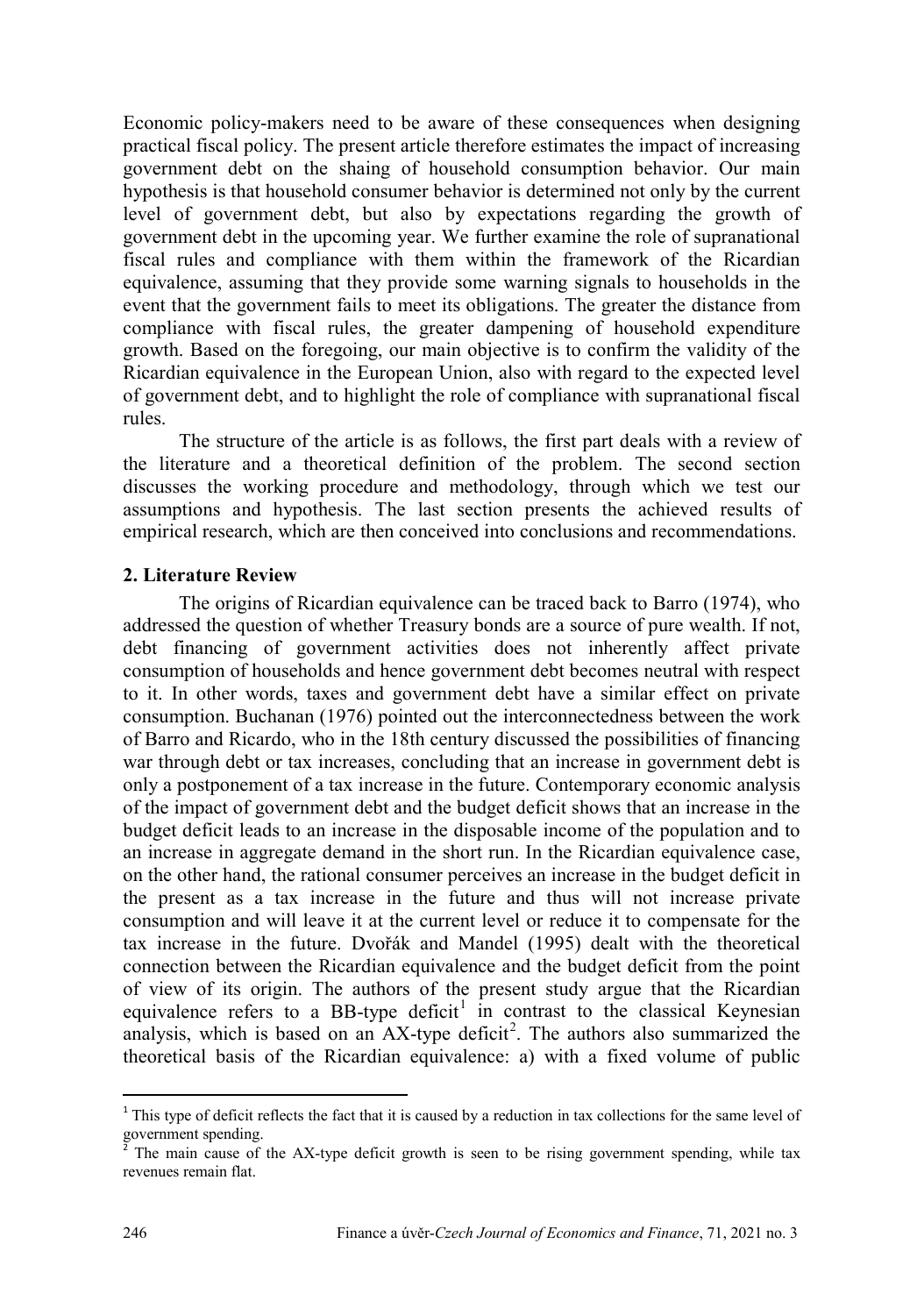expenditure, the reduction of taxes covered by government debt does not affect private consumption because it is offset by increased private savings, b) if household and government consumption does not change, aggregate demand does not increase; (c) the increase in private sector disposable income caused by tax cuts will be reflected in an increase in private savings but not in consumption, as future tax increases are expected to be needed to repay government debt and interest thereon; (d) the increase in private savings offsets the decline in public savings , and there is no increase in the interest rate, e) if the interest rate does not change, there is no decline in domestic investment assets in a closed economy and no inflow of foreign capital affecting the appreciation of the national currency, and in the open economy there is no current account deficit.

Among the theoretical contradictions we can include the question of the temporal validity of the Ricardian equivalence. Ricardian equivalence is not valid, because consumers are aware that the government debt will not be repaid until after their death and thus they increase spending (Diamond, 1965). This concept is based on neo-classical point of view of government debt. On the other hand, Gumus (2003) considers the time horizon to be infinite, provided that parents take into account their children, they take into account their children and still around. Based on his claims, the model of intergenerational altruism is accepted. Although parents are aware that deferred taxes will not be collected until after their death, they will not increase their consumption despite the increased disposable income. The reason is that parents care about the well-being of their children and know that their children will have to pay higher taxes in the future to compensate for the budget deficits created in the past. Therefore, parents save more and let more to their children to help them pay higher taxes in the future. The planning period of each generation is extended indefinitely if each generation cares for the well-being of its next generation and each generation leaves its children with an altruistic legacy. (Barro, 1974)

However, the altruistic reference to intergenerational justice has been criticized. Feldstein (1976) doubts that there is a connection between families, as he also takes into account the existence of childless families. Childless families have little interest in future-generation taxes and change their consumer behavior when the government exchanges debt for taxes (Tobin, Buiter, 1980). On the contrary, families with children are realizing that decisions about the consumption of childless families increase the tax burden on future generations and thus try to balance the decisions of childless families by leaving more savings for their children. (Barro, 1989)

However, it is very likely that the compensation will not be sufficient and thus the Ricardian equivalence will be invalid. There is insufficient evidence to reject the Ricardian equivalence despite the existence of childless families. One of the reasons is that we cannot unambiguously estimate the decisions of childless families and also the decisions of families with children regarding compensation. Empirical research has not confirmed whether the existence of childless families would be an acceptable source of rejection of the Ricardian equivalence. Some studies are consistent with altruism (Seater, 1993), others contradict altruism (Bernheim, 1987). Altruism is an important concept of Ricardian equivalence, because if parents are not altruistic in the infinite horizon model, they will change their economic behavior and not leave their children with enough savings to help them pay higher taxes in the future. (Barro, 1989)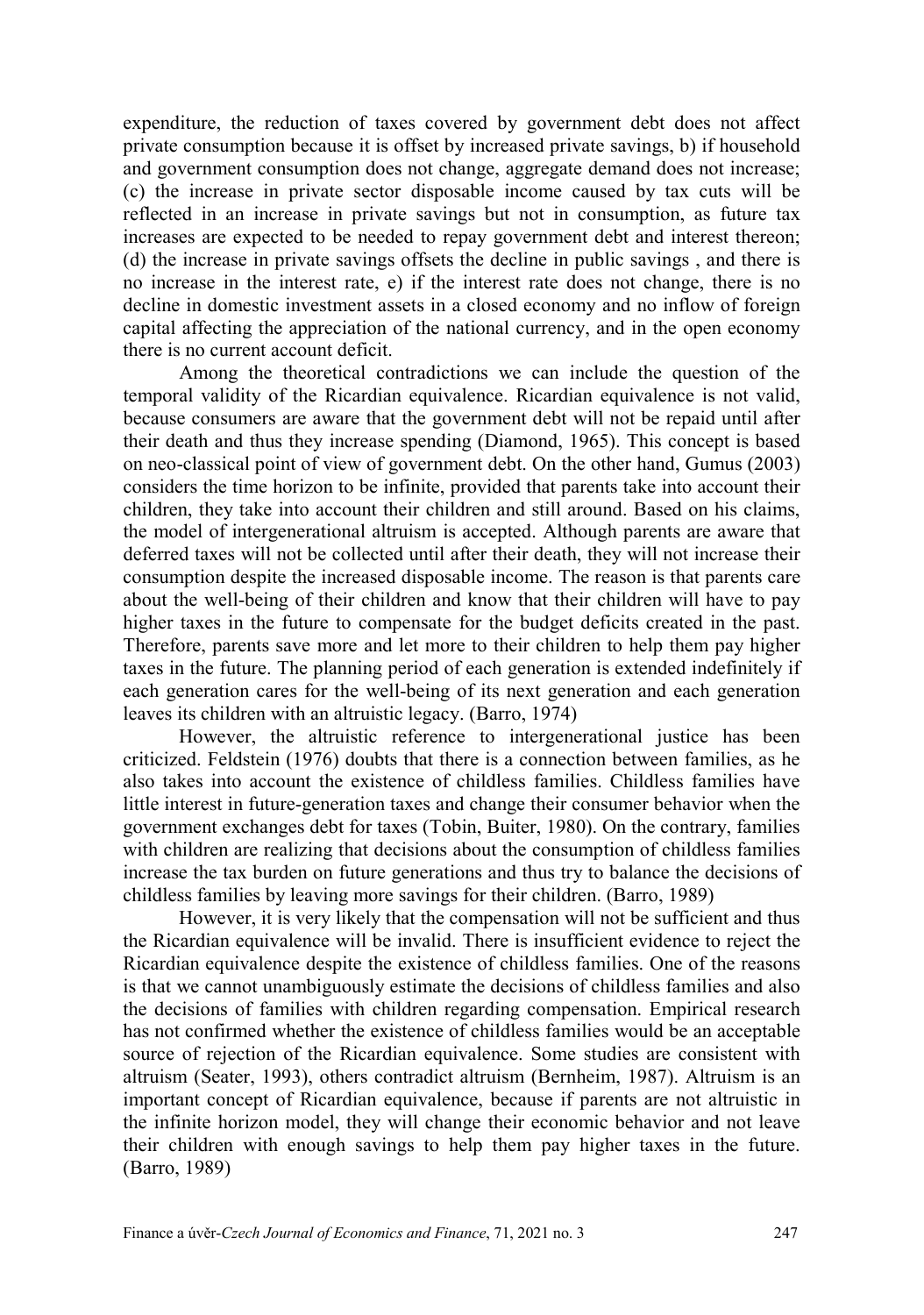A certain shortcoming of the validity of the Ricardian equivalence is the assumption that economic agents enter the capital market without any time limits if they need to borrow money. Opponents of the Ricardian equivalence take a different view, arguing that most microeconomic evidence suggests that the liquidity of some households is not unlimited.

The topic of Ricardian equivalence has been very popular for several decades among many economists (especially from developing and emerging markets) who have tried to empirically prove or disprove it using a variety of methods. In the following section, we provide a chronological overview of empirical studies dealing with Ricardian equivalence in different countries or country groupings.

Khalid (1996) has shown that an increase in government spending can have an expansionary effect on aggregate demand in the short-run in developing countries, thus confirming to some extent the validity of Ricardian equivalence. Marinheiro (2001) used the example of the Portuguese economy to show that it is not possible to meet all the assumptions of Ricardian equivalence in practice. The results of tests based on consumption functions using the Euler equation did not show clear validity of Ricardian equivalence in Portugal.

Based on empirical results, Hadiwibowo (2008) showed that Ricardian equivalence cannot be rejected in the short-run because government spending and tax burden cannot affect private consumption and investment in the short run in Indonesia. On the other hand, Adji and Alm (2016) did not confirm the validity of Ricardian equivalence in Indonesia, focusing on three mainly variable effects on consumption, on interest rates, and on the current account balance. But in 2019, Wardhono, Ferdianto, Nasir, and Qori'ah published a study that investigated fiscal policy during the Soeharto regime in Indonesia, where they proved the validity of Ricardian equivalence during two periods (1969-2013, 1982-2013).

Grennes and Strazds (2013) confirmed the validity of the Ricardian equivalence based on cross-sectional data from 2007 in the European Union. Household net financial assets (% GDP) and Government debt (% GDP) were the variables in the regression analysis.

Sunge and Matsvai (2015) empirically tested the validity of Ricardian equivalence using bound testing approach to cointegration and error Correction model within the context of the Auto-Regressive-Distributed-Lag (ARDL), they investigated whether a long-run equilibrium relationship exists between private consumption and GDP, government expenditure, tax revenue, total public debt and interest payments. They confirmed strong evidence against the Ricardian equivalency in Zimbabwe and support for Keynesian debt non-neutrality.

In Romania, the validity of the Ricardian equivalence was not confirmed during the period 1993-2014 via Vector Autoregression with two variables (gross national savings rate and budget balance) by Belingher (2015).

Meissner and Afschar (2017), using the tools of experimental economics under laboratory conditions, did not confirm the validity of Ricardian equivalence. Up to 56% of the subjects behaved contrary to the assumptions of Ricardian equivalence, and multiple repetitions of the experiment did not confirm the fact that consumers also take into account previous experiences.

Mosikari and Eita (2017) estimate the validity of Riccardian equivalence based on time series in Lesotho during the two periods 1980-2014 and 1988-2014.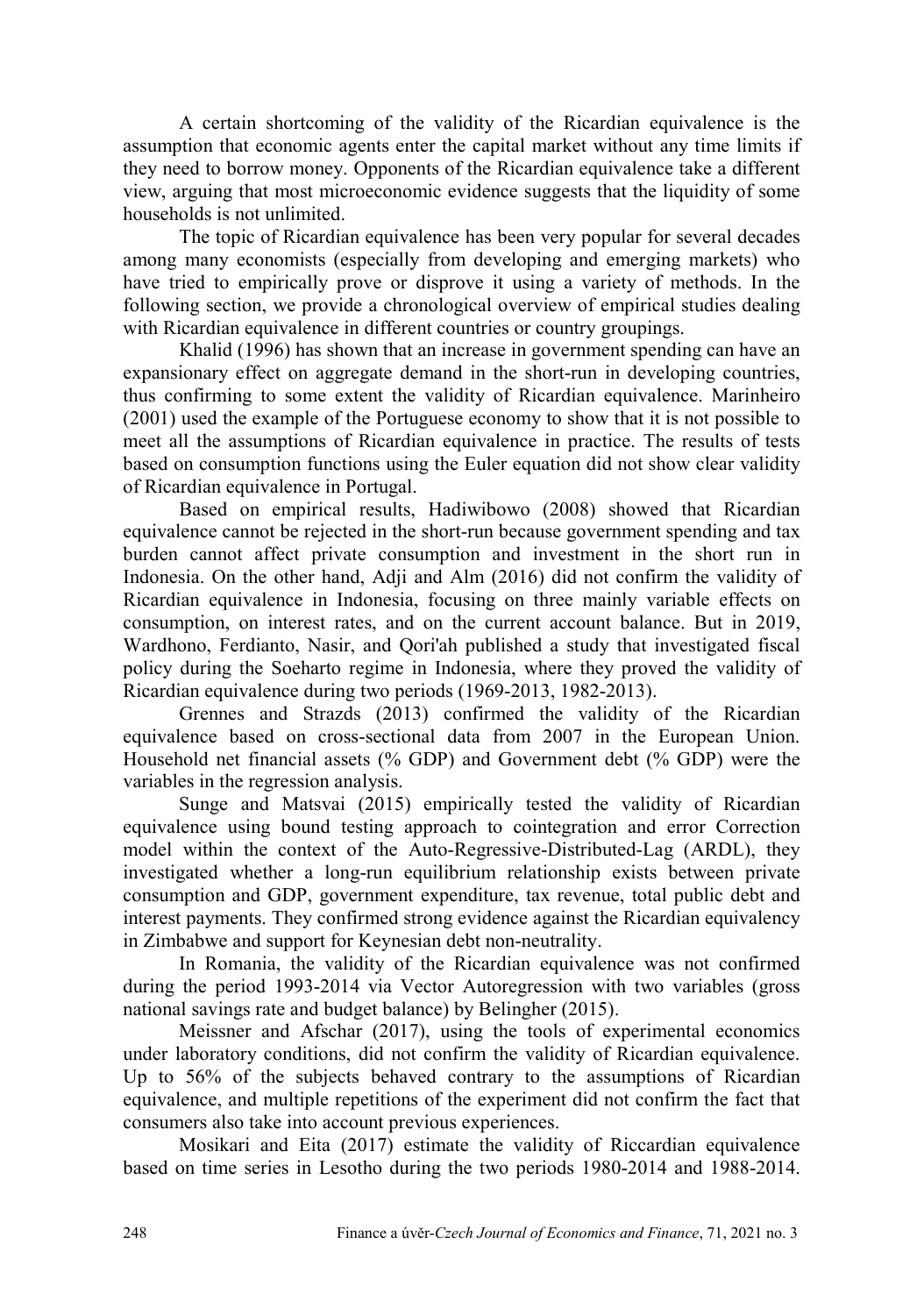With the implementation of several variables, they have shown that an increase in public expenditure or government debt will lead to a reduction in personal expenditure of household per capita. At the same time, the authors confirmed the ineffectiveness of fiscal policy in stabilizing the economy.

In the case of Germany as a developed country, a questionnaire survey was conducted in 2013 by Hayo and Neumeier (2017), which identified changes in consumer behavior with regard to changes in the amount of government debt and public expenditure. However, the results did not confirm the validity of the Ricardian equivalence.

Banday and Aneja (2019) provide an empirical study to analyze the validity of the Ricardian equivalence theorem for China using time series data over the period 1990 to 2016. Authors reject the validity of Ricardian equivalence for China due to liquidity constraint, uncertainty which offsets consumption, and finite time horizons

Haug (2019) does not confirm the validity of Ricardian equivalence in the U.S. using narrative measures of U.S. tax shocks because these tax shocks increase economic activity with time lags.

Okwan and Kovacs (2020) did not confirm the presence of the Ricardian equivalence in Ghana during the period 1990-2017. Fiscal policy did not affect the level of household expenditure, which is in line with the Keynesian concept of economic policy.

Ikechukwu and Omojolaibi (2020) examined the validity of Ricardian Equivalence in Nigeria over 48 years through vector autoregression (VAR). The results reveal that government fiscal deficit exerts negative effects on gross domestic savings and investment, which is further affirmed by the impulse response function

Sardoni (2020) is a critic of Ricardian equivalence and brings a different approach based on the idea that an appropriate structure of government spending can ensure a stable government debt ratio even if the government runs a primary deficit. As another critic of Ricardian equivalence, Podkaminer (2020) criticizes the use of the public debt-to-GDP ratio to estimate the validity of Ricardian equivalence because Granger non-causality tests applied to data for a large set of countries do not establish the fact that the private sector should follow Ricardian equivalence on the basis of prior facts.

The validity of Ricardian equivalence in country clustering is addressed by Hameed, Ahmed, and Salman (2020) who chose SAARC countries as a representative sample of countries during the period 1990-2018. The results of their study reject the validity of Ricardian equivalence in SAARC because along with the increase in government debt, private consumption increases and people do not postpone current consumption despite the increasing government debt and expected taxes that may be collected in the future to repay debt obligations. On the other hand, Agarwal and Gangal (2020) have shown with the example of India that fiscal deficit does not affect GDP and does not have adverse effect on GDP, thus confirming the validity of Ricardian equivalence in this country.

The validity of the Ricardian equivalence was also confirmed in Turkey during the period 1980-2017. Ikiz (2020) confirmed the existence of rational households, which by increasing savings respond to the increase in public spending over several time periods.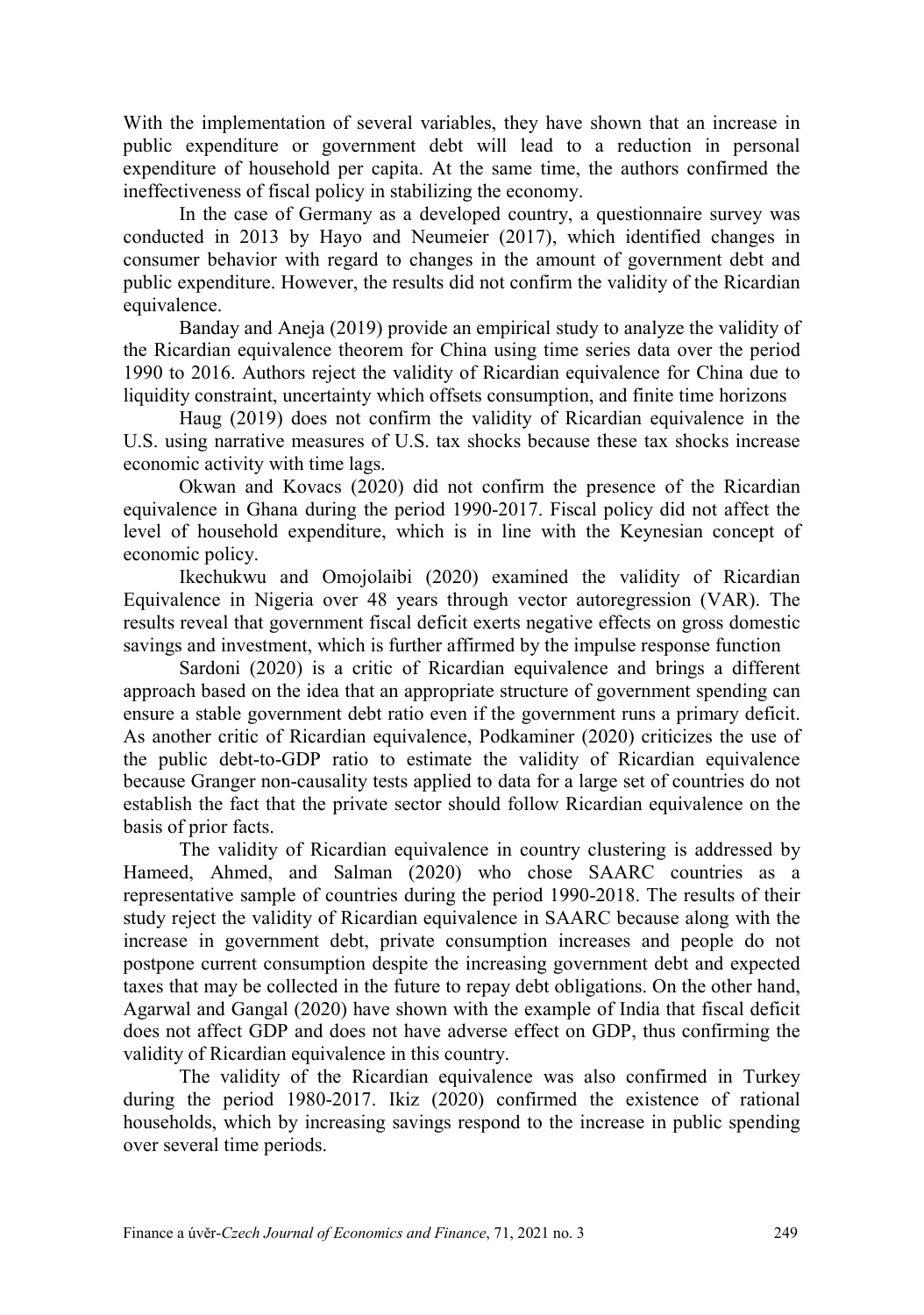Beyene and Kotosz (2020) using autoregressive distributed lag cointegration approach demonstrated the partial validity of Ricardian equivalence in Ethiopia during the period 1990-2011. The results of their study showed that increases in budget deficit and government consumption spending satisfy the Ricardian equivalence assumptions, but in the case of public debt, these assumptions were not satisfied.

As we can see from the previous review of empirical studies, Ricardian equivalence is particularly popular among academics coming from developing and emerging markets. The validity of Ricardian equivalence cannot be generalized to all countries or clusters of countries, and the level of economic maturity of the observed country as well as the methods employed need to be taken into account.

## **3. Data and Methodology**

To confirm the theoretical assumptions of the Ricardian equivalence in the member states of the European Union and the Eurozone, we used the method of regression analysis based on panel data via OLS, random and fixed effects or Prais-Winsten regression, correlated panels corrected standard errors (PCSEs), if the problem with cross-sectional dependence occurs.

A representative sample consists of 28 member states of the European Union, respectively countries of the Eurozone, and in some cases we used a narrower selection of countries, where membership in both the European Union and the OECD was a condition. The original time period represents the range of the years 1995- 2020, while in certain cases it is shortened due to the conversion of individual indicators to percentage changes between specific years. The Ricardian equivalence is based on the assumption that there is a negative correlation between household expenditures and the amount of government debt, respectively a positive correlation between household savings and government debt. Thus, the level of government debt becomes one of the determinants of household expenditure. We used a different approach to the correlation between the level of household expenditure and the level of government debt compared to previous empirical studies. Instead of estimating the correlation relationship through nominal quantities, we decided to use variables describing the increase and dynamics of individual factors over time.. We consider the most important factor determining the level of household expenditures to be the level of labor income and therefore we decided to incorporate this variable in our regression analysis. The growth of income is captured in three ways: a) GDP growth, b) GDP p.c. growth, c) Household disposable income (% annual growth). The dependent variable in the regression analysis is the percentage change in the amount of household expenditure (HouseEXPgrowth), which reflects the dynamics of growth in household expenditure over time.

Following the research of Arapova (2018) and Varlamova and Larionova (2015), we decided to divide and incorporate the following variables and determinants into the regression analysis: a) macroeconomic variables (government debt, financial/debt/COVID-19 crisis, compliance with fiscal rules) b) demographic variable (population growth) and c) time dummies variables (particular years).

The role of fiscal rules within the Ricardian equivalence is to warn households about the uneconomical way in which the government uses public funds. Thus, fiscal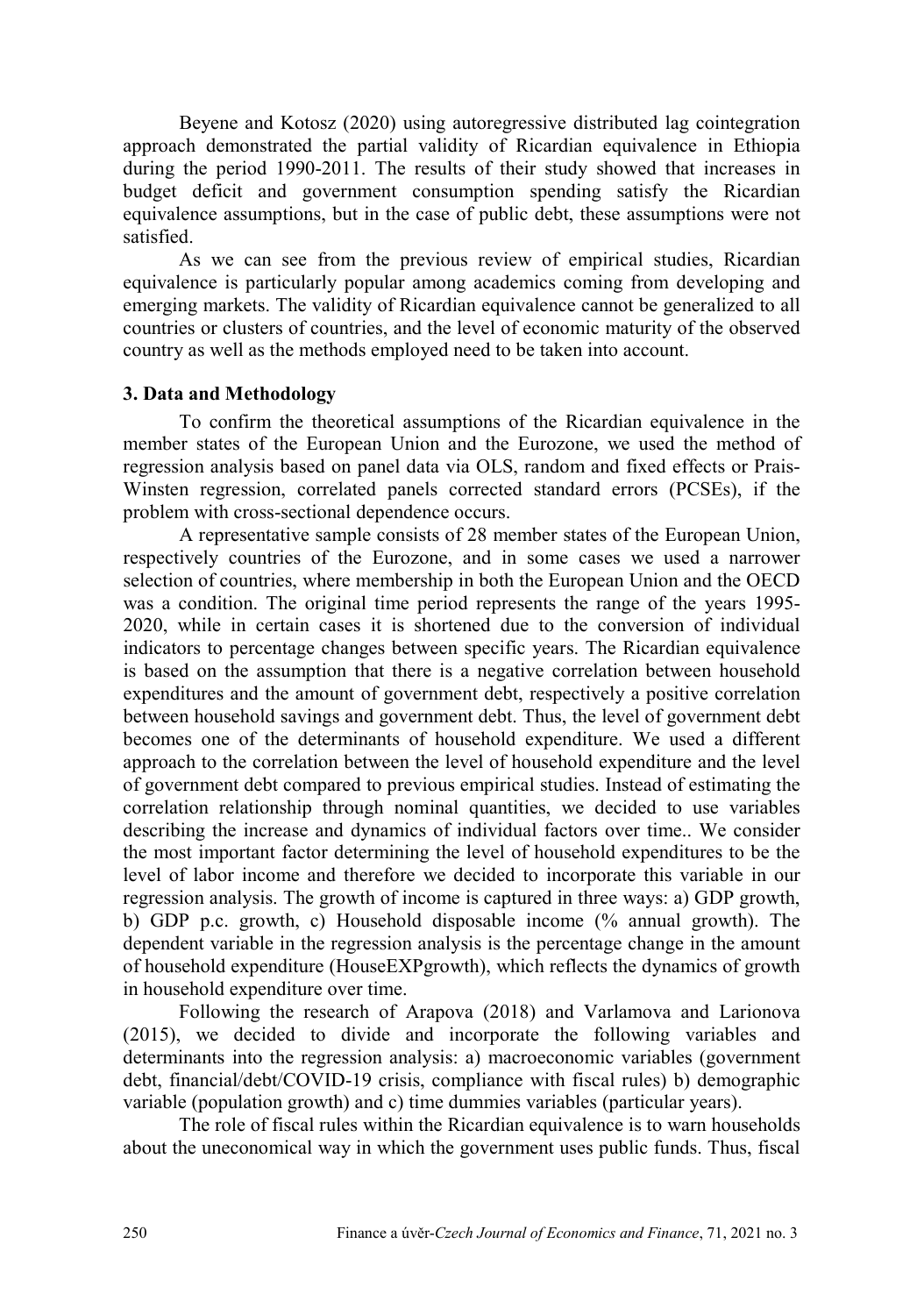rules represent guardians of public finance and alerts for households to increase prudence in making budgetary decisions. Based on these facts, we decided to incorporate into the regression analysis the variable FRgap, which expresses the "distance" from the compliance with fiscal rules (negative values represent the compliance with fiscal rules, positive values express the deviation from the compliance with fiscal rules, while the higher the value, the greater the distance). In addition, this variable also reflects the amount of government debt inderectly. Our assumption is that the further a country is from complying with debt fiscal rules, the more cautious households become when it comes to increasing their spending. In the regression analysis, we assume that households make financial consumption decisions based on future assumptions about the evolution of a number of variables, and therefore we decided to include a variable expressing the expected compliance with debt fiscal rules in the following year (FRgapFuture).

In Table 1 we provide a more detailed description and specification of the variables and data used. Despite the availability of several specific indicators from statistical databases, we must state that our statistical database is unbalanced due to the absence of certain data for specific countries and for a specific year, which, however, does not have a negative effect on the results achieved.

| variable                                                        | expression         | description                                                                                                                | source/database                                                                                           |
|-----------------------------------------------------------------|--------------------|----------------------------------------------------------------------------------------------------------------------------|-----------------------------------------------------------------------------------------------------------|
| Growth of household<br>expenditure                              | HouseEXPgrowth     | Households and NPISHs Final<br>consumption expenditure<br>(annual % growth)                                                | World Bank / World<br>Development Indicators                                                              |
| Household<br>expenditure                                        | HouseEXP           | Households and NPISHs Final<br>consumption expenditure<br>$(% )^{(1,0),(1,0)}$ (%GDP)                                      | World Bank / World<br>Development Indicators                                                              |
| <b>Government debt</b>                                          | GOVdebt            | Government consolidated gross<br>debt (%GDP)                                                                               | Eurostat/ Government<br>deficit/surplus, debt and<br>associated data<br><b>IMF/World economic Outlook</b> |
| Household income a)                                             | Income             | Household disposable income<br>(% annual growth)                                                                           | OECD/Households accounts                                                                                  |
| Household income b)                                             | Growth             | GDP growth (annual %)                                                                                                      | World bank / World<br>Development Indicators                                                              |
| Household income c) GROWTHpc                                    |                    | GDP p.c. growth (annual %)                                                                                                 | World Bank / World<br>Development Indicators                                                              |
| <b>Distance from</b><br>compliance with EU<br>debt fiscal rules | FRgap(Future)      | <b>Expected Government</b><br>consolidated gross debt<br>(%GDP) - required<br>Government consolidated gross<br>debt (%GDP) | Eurostat/ Government<br>deficit/surplus, debt and<br>associated data<br><b>IMF/World economic Outlook</b> |
| <b>Population growth</b>                                        | POPgrowth          | Population growth (annual %)                                                                                               | World Bank / World<br>Development Indicators                                                              |
| <b>Financial crisis</b><br>$(2008 - 2009)$                      | <b>FINCrisis</b>   | Dummy time variable                                                                                                        |                                                                                                           |
| <b>Debt crisis</b><br>$(2010 - 2013)$                           | <b>DEBTcrisis</b>  | Dummy time variable                                                                                                        |                                                                                                           |
| <b>COVID crisis</b><br>(2020)                                   | <b>COVIDcrisis</b> | Dummy time variable                                                                                                        |                                                                                                           |
| <b>Specif year</b>                                              | t year             | Dummy time variable                                                                                                        |                                                                                                           |

|  | <b>Table 1 Description and Data Used</b> |  |  |
|--|------------------------------------------|--|--|
|--|------------------------------------------|--|--|

*Source:* own proceeding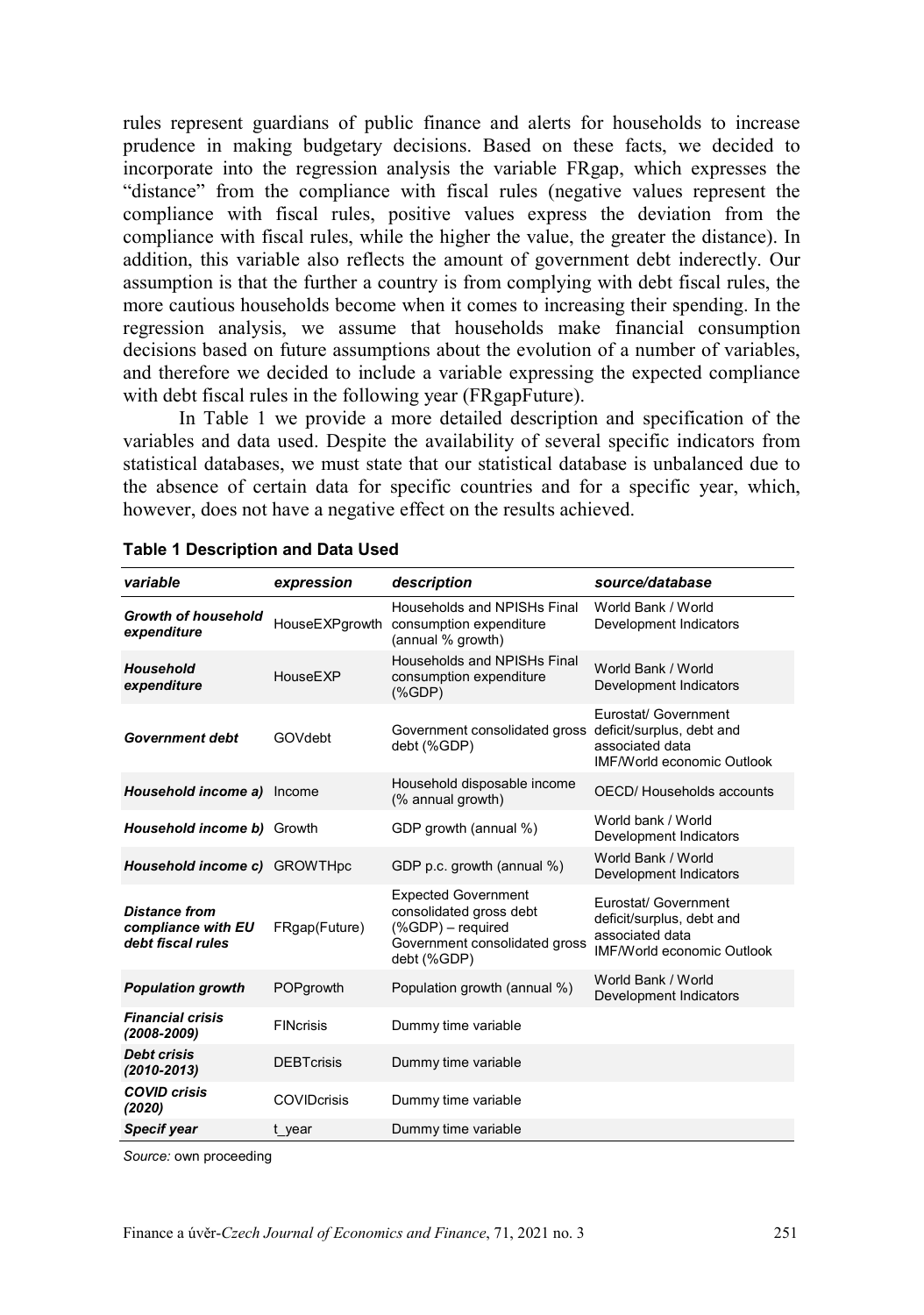To meet the basic assumptions of the linear regression model, we examined the stationarity of time series, respectively on what difference and shift are the time series stationary. For our purpose, we chose the Im-Peasaran-Shin panel unit-root test because it also works with unbalanced data. The null hypothesis in that test is the assumption that all panels contain unit roots and, conversely, the alternative hypothesis assumes that some panels are stationary. (Im, Pesaran and Shin, 2003)

In the case of detecting heteroskedasticity of independent variables, we used Modified Wald test for groupwise heteroskedasticity in fixed effect regression model (Greene (2000)). The null hypothesis assume that homoscedasticity or constant variance is presented in the data. If the heteroscedasticity occurs, we can use option "robust" in Stata to control it both in random or fixed effects model.

To determine the appropriate type of regression model among the trinity OLS, Fixed, Random we used Breusch-Pagan Lagrange Multiplier (Breusch and Pagan (1980)) and Hausman test. The first of these tests detects the presence of significant differences across countries and compares suitability of OLS against Random effects. Conversely, Hausman determines the goodness of fit of the model with fixed or random effects.

To ensure robust estimations, we report the results of regression analysis of all models. We then further test for the presence of serial correlation via Wooldridge test for autocorrelation in panel data and estimate if the data does not have first-order autocorrelation Wooldridge (2002), Drukker (2003).Because we use macroeconomic data, it is also necessary to test for the presence of cross-sectional dependence via Pesaran's test Pesaran (2004) and thus whether residuals are not correlated.

If cross-sectional dependence is confirmed, the use of classical models may lead to bias in the test results. To avoid bias, we therefore decided to use Prais-Winsten regression, correlated panels corrected standard errors (PCSEs), which is feasibile with N>T Greene (2012).

In addition to using panel regression, we estimated the relationship between Households and NPISHs final consumption expenditure (% of GDP) and the level of government consolidated gross debt (% of GDP) using the linear regression method separately for the European Union (2000- 2019) and the Eurozone (1995-2019) as a whole. The results are presented through the use of scatter plot.

## **4. Results**

We used regression analysis with panel data to verify the validity of the Ricardian equivalence in the countries of the European Union. First of all, it is necessary to verify the stationarity of individual time series. Table 2 shows the results of the Im-Pesaran-Shin unit-root test.

The results of the unit-root test confirmed that some time series are stationary. As the first regression model, we estimated the one in which household income is expressed as GDP growth (annual %). To verify the presence of heteroskedasticity, we used the Modified Wald test for groupwise heteroskedasticity in a fixed effect regression model, rejecting the null hypothesis of homoskedasticity and confirming the presence of heteroskedasticity in our data (chi2 (28) =  $3658.64$ , Prob>chi2 = 0.0000). To control heteroskedasticity we used option "robust" in fixed and random effects in STATA.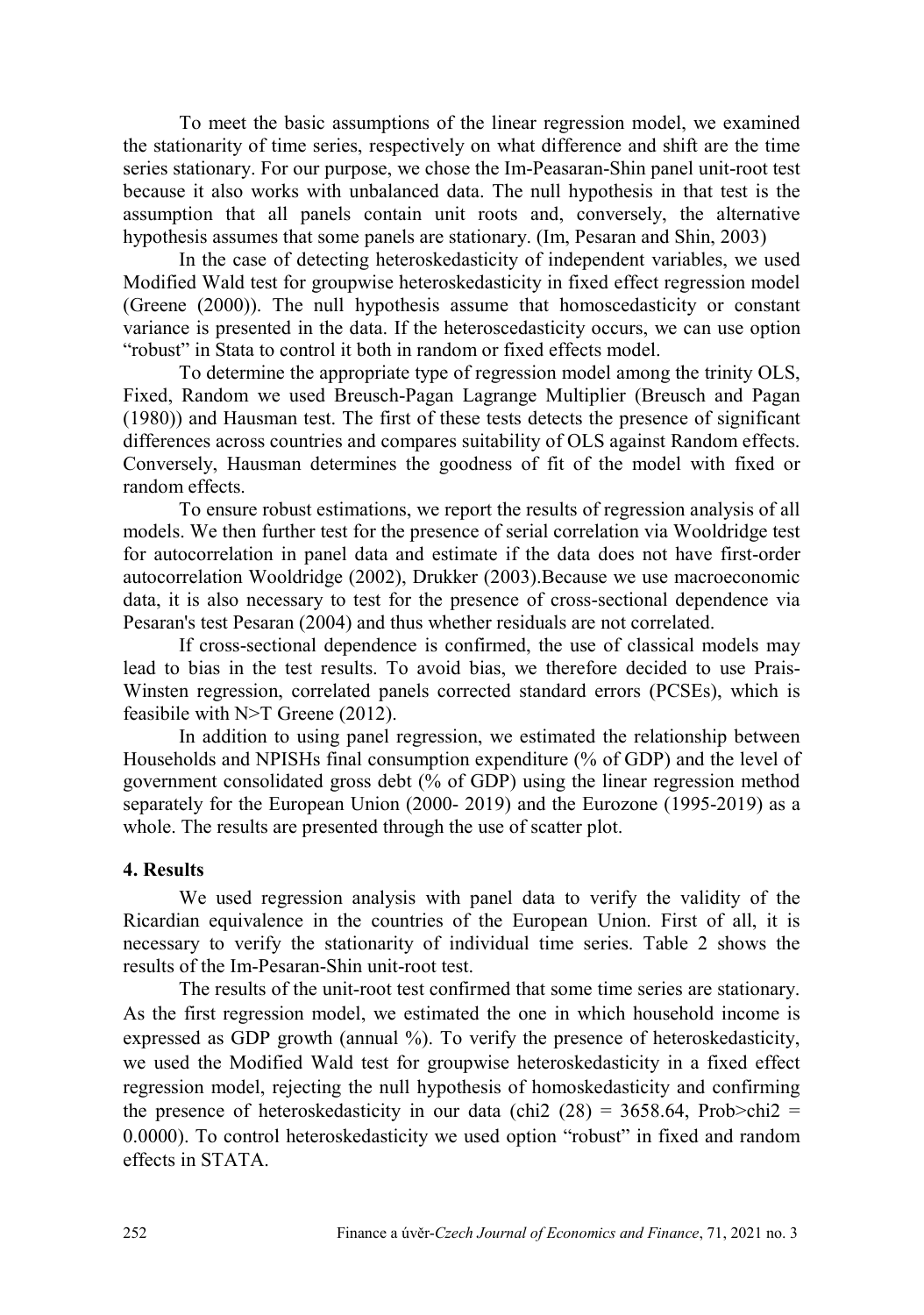|                        | $H_o$ : All panels contain unit roots |         |
|------------------------|---------------------------------------|---------|
|                        | $H_a$ : Some panels are stationary    |         |
| Variable               | Z-t-tilde-bar/W-t-bar                 | p-value |
| HouseEXPgrowth         | $-4.2213$                             | 0.0000  |
| <b>Income</b>          | $-7.2132$                             | 0.0000  |
| Growth                 | $-6.4342$                             | 0.0000  |
| <b>GROWTHpc</b>        | $-6.2876$                             | 0.0000  |
| FRgap <sup>3</sup>     | $-1.9642$                             | 0.0248  |
| POPgrowth <sup>4</sup> | $-4.7916$                             | 0.0000  |

#### **Table 2 Results of Im-Pesaran-Shin Unit-Root Test**

*Source:* own calculations in STATA

#### **Table 3 Diagnostic Tests – Regression Analysis with GDP Growth (Annual %)**

**Modified Wald test for groupwise heteroskedasticity in fixed effect regression model** chi<sub>2</sub> (28) =  $3658.64$  $Prob>chi2 = 0.0000$ *Presence of heteroscedasticity confirmed* **Breusch and Pagan Lagrangian multiplier test for random effects**  $chibar2(01) = 27.71$  $Prob > chibar2 = 0.0000$ *A Model´with random effect is more appropriate than OLS regression.* **Hausman test**  $Prob > chi2 = 0.1503$ *Model with random effects is more appropriate than model with fixed effects* **Pesaran's test of cross sectional independence** = 3.587, Pr = 0.0003 *Cross sectional dependence confirmed* **Wooldridge test for autocorrelation in panel data**  $F( 1, 27) = 16.088$  $Prob > F = 0.0004$ *Serial autocorrelation in the data confirmed*

*Source:* own calculations in STATA

 $\overline{a}$ 

To determine the most suitable model we used Breusch and Pagan Lagrangian multiplier test for random effects a Hausmanov test. The former selects a more suitable model from the pair OLS and random effects and Hausman test between random or fixed effects. Results of Breusch and Pagan Lagrangian multiplier test reject the null hypothesis and conclude that random effects is appropriate (chibar2(01) = 27.71, Prob > chibar2 = 0.0000). This is evidence of significant differences across countries; therefore, we cannot run a simple OLS regression.

<span id="page-8-0"></span><sup>3</sup> ADF regressions: 1.36 lags average (chosen by AIC)

<span id="page-8-1"></span><sup>4</sup> ADF regressions: 0.64 lags average (chosen by AIC)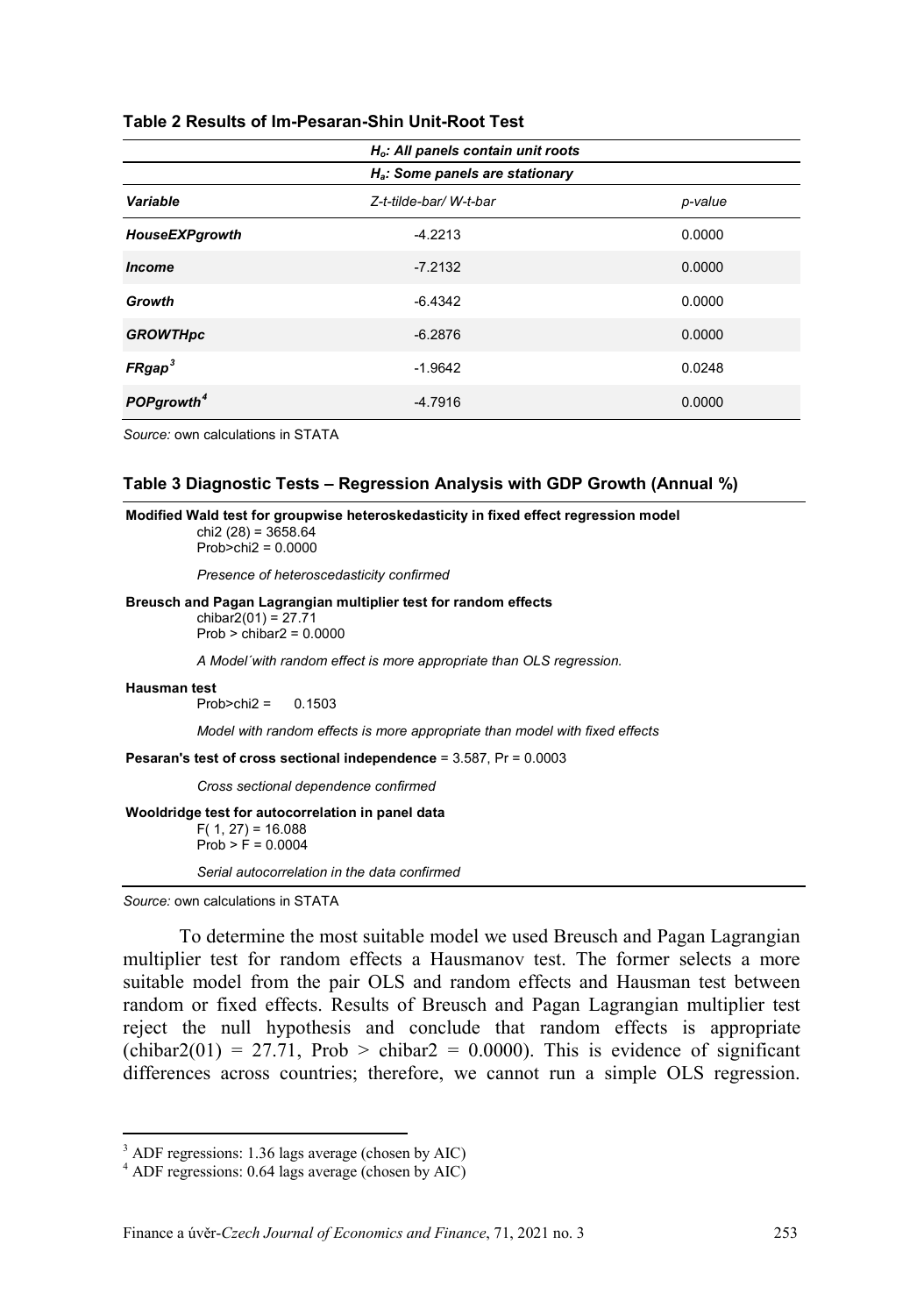Hausman test indicates the use of a random effects model (Prob $>$ chi2 = 0.1503 is  $>$ 0.05). The results of the diagnostic tests are reported in the Table 3.

The following table presents the results of regression models to provide robust estimates.

|                            | (1)          | (2)           | (3)           | (4)          |
|----------------------------|--------------|---------------|---------------|--------------|
| <b><i>VARIABLES</i></b>    | OLS.         | FE            | RE            | <b>PCSEs</b> |
| <b>FRgapFuture</b>         | $-0.0112***$ | $-0.0211***$  | $-0.0131***$  | $-0.0121***$ |
|                            | (0.00293)    | (0.00697)     | (0.00491)     | (0.00301)    |
| Growth                     | $0.759***$   | $0.772***$    | $0.769***$    | $0.731***$   |
|                            | (0.0303)     | (0.106)       | (0.108)       | (0.0369)     |
| <b>DEBTcrisis</b>          | $-0.0103***$ | $-0.00846***$ | $-0.00975***$ | $-0.0103***$ |
|                            | (0.00269)    | (0.00256)     | (0.00253)     | (0.00243)    |
| <b>COVIDcrisis</b>         | $-0.0260***$ | $-0.0233**$   | $-0.0252**$   | $-0.0282***$ |
|                            | (0.00549)    | (0.0112)      | (0.0117)      | (0.00491)    |
| <b>Constant</b>            | 0.00613***   | $0.00527*$    | 0.00573**     | 0.00688***   |
|                            | (0.00138)    | (0.00305)     | (0.00256)     | (0.00138)    |
| <b>Observations</b>        | 722          | 722           | 722           | 722          |
| <b>R-squared</b>           | 0.626        | 0.630         |               | 0.593        |
| <b>Number of Countries</b> |              | 28            | 28            | 28           |

**Table 4 Regression Analysis with GDP Growth (Annual %)**

*Notes:* Standard errors in parentheses; \*\*\* p<0.01, \*\* p<0.05, \* p<0.1

*Source:* own proceeding based on data retrieved from World Bank, IMF, OECD and Eurostat

Although the Hausman test indicated the most suitable model with random effects among the three models, it is still necessary to test the existence of crosssectional dependence called also contemporaneous correlation. Based on the results from Pesaran's test of cross-sectional independence =  $3.587$ , Pr =  $0.0003$ ) we reject the null hypothesis, that residuals are not correlated and so for cross-sectional dependence is presented.

Finally, we used Wooldridge test for autocorrelation in panel data to test for the presence of autocorrelation. Based on the results of this test  $(F(1, 27) = 16.088)$ ;  $Prob > F = 0.0004$ ) we reject the null hypothesis (no serial correlation – no first-order autocorrelation) and confirm the presence of serial autocorrelation.

Based on previous diagnostic tests that revealed the presence of heteroskedasticity, cross-sectional dependence and serial autocorrelation it is necessary to use Prais-Winsten regression, correlated panels corrected standard errors (PCSEs), to avoid bias in the results and this method is feasibile with  $N>T$  (28>26 in our case). The results of the Prais-Winsten regression are presented in the summary table in column (4) of the PCSE.

Among the statistically significant factors influencing the growth of household expenditure we can include the expected "distance" from compliance with fiscal rules stemming from the Stability and Growth Pact and GDP growth reflecting growth in household income. All variables dampen the growth of household expenditure except already mentioned GDP growth. As we can see, households adjust their consumer behavior not only on the basis of the change in income in the current year, but also on the expected change of government debt in the following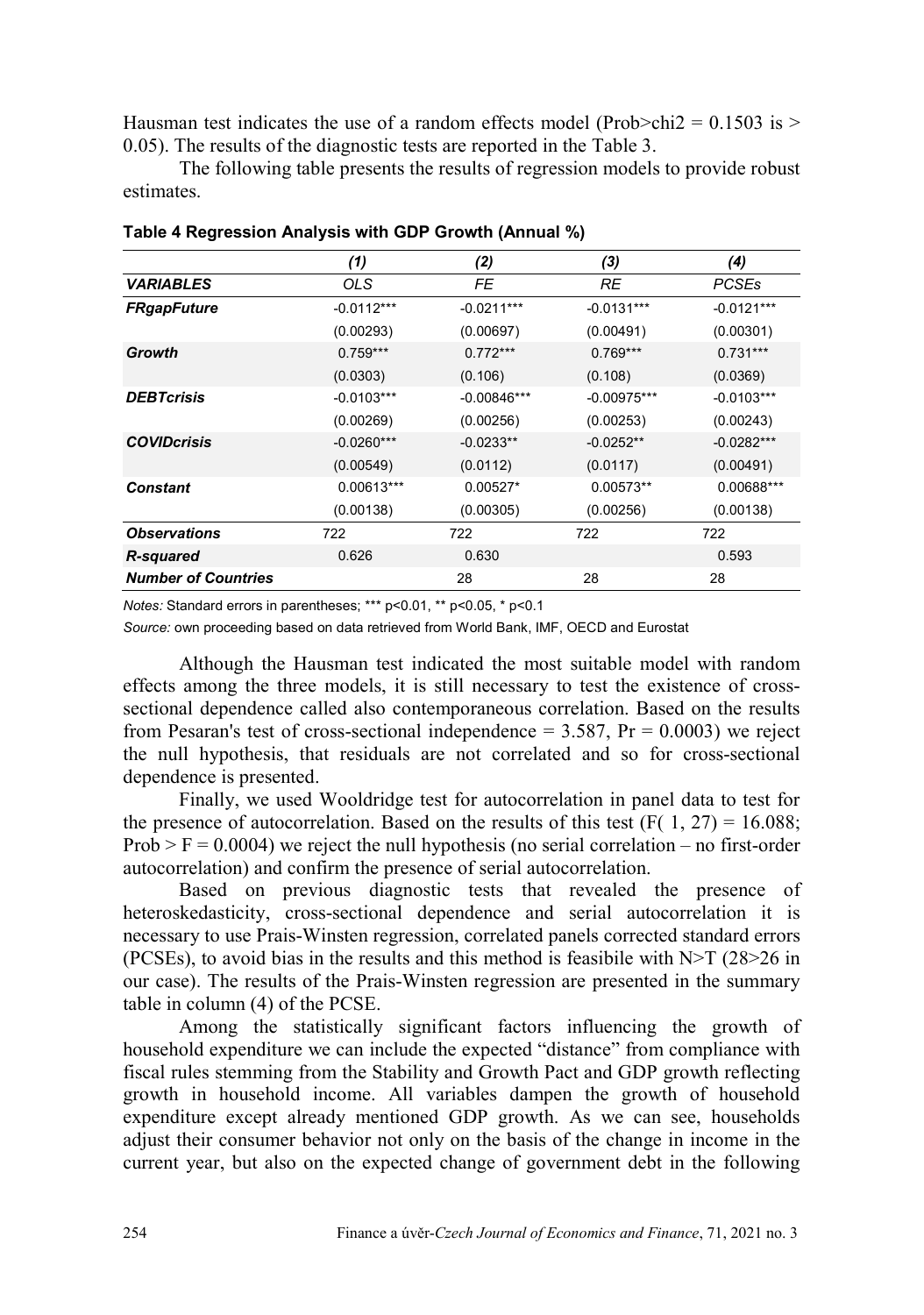year (e.g. on the basis of forecasts by various institutions) in terms of compliance with fiscal rules. The role of fiscal rules in this case is to send warning signals to the households about irresponsible government management. At the same time, the greater the distance from compliance with fiscal rules, the more growth of household expenditures is dampened. Growth of household expenditure is also sensitive to the impact of ongoing crises, as evidenced by statistically significant time dummies variables reflecting the Debt crisis and COVID-19 crisis.

To ensure that correlation between dependent variable and independent variables is not caused by common time variation we included time dummies (specific years) which would prevent from this issue. In the following table can be found the results, where time-specific effects have been included.<sup>[5](#page-10-0)</sup> with the statistically significant years, which influenced the growth of household expenditures.

|                          | (1)           | (2)          | (3)          | (4)          |
|--------------------------|---------------|--------------|--------------|--------------|
| <b><i>VARIABLES</i></b>  | <b>OLS</b>    | <b>FE</b>    | <b>RE</b>    | <b>PCSE</b>  |
| <b>FRgapFuture</b>       | $-0.00997***$ | $-0.0189***$ | $-0.0115***$ | $-0.0109***$ |
|                          | (0.00298)     | (0.00649)    | (0.00440)    | (0.00317)    |
| Growth                   | $0.771***$    | $0.790***$   | $0.784***$   | $0.741***$   |
|                          | (0.0315)      | (0.106)      | (0.110)      | (0.0353)     |
| Constant                 | $0.00571***$  | $0.00529*$   | $0.00547**$  | $0.00618***$ |
|                          | (0.00203)     | (0.00293)    | (0.00255)    | (0.000698)   |
| <b>Observations</b>      | 722           | 722          | 722          | 722          |
| R-squared                | 0.638         | 0.643        |              | 0.599        |
| <b>Number of Country</b> |               | 28           | 28           | 28           |

**Table 5 Regression Analysis with GDP Growth (annual %) and Time Dummies**

*Notes:* Standard errors in parentheses; \*\*\* p<0.01, \*\* p<0.05, \* p<0.1

*Source:* own proceeding based on data retrieved from World Bank, IMF, OECD and Eurostat

As the results from the previous table showed, the inclusion of time dummies caused the influence of the other independent variables to weaken, but their statistical significance was maintained.

We achieved similar results even when we used GDP p.c. growth (annual %). In this regression analysis, we also included demographic variable such as population growth (POPgrowth), which turns to be statistically significant. The following table presents the results of diagnostic tests together with the conclusions.

<span id="page-10-0"></span><sup>&</sup>lt;sup>5</sup> statistically significant years, which influenced the growth of household expenditures are: 1996, 1997, 1998, 1999, 2000, 2001, 2002, 2003, 2004, 2005, 2007, 2010, 2011, 2012, 2013, 2014, 2015, 2016, 2017 and 2020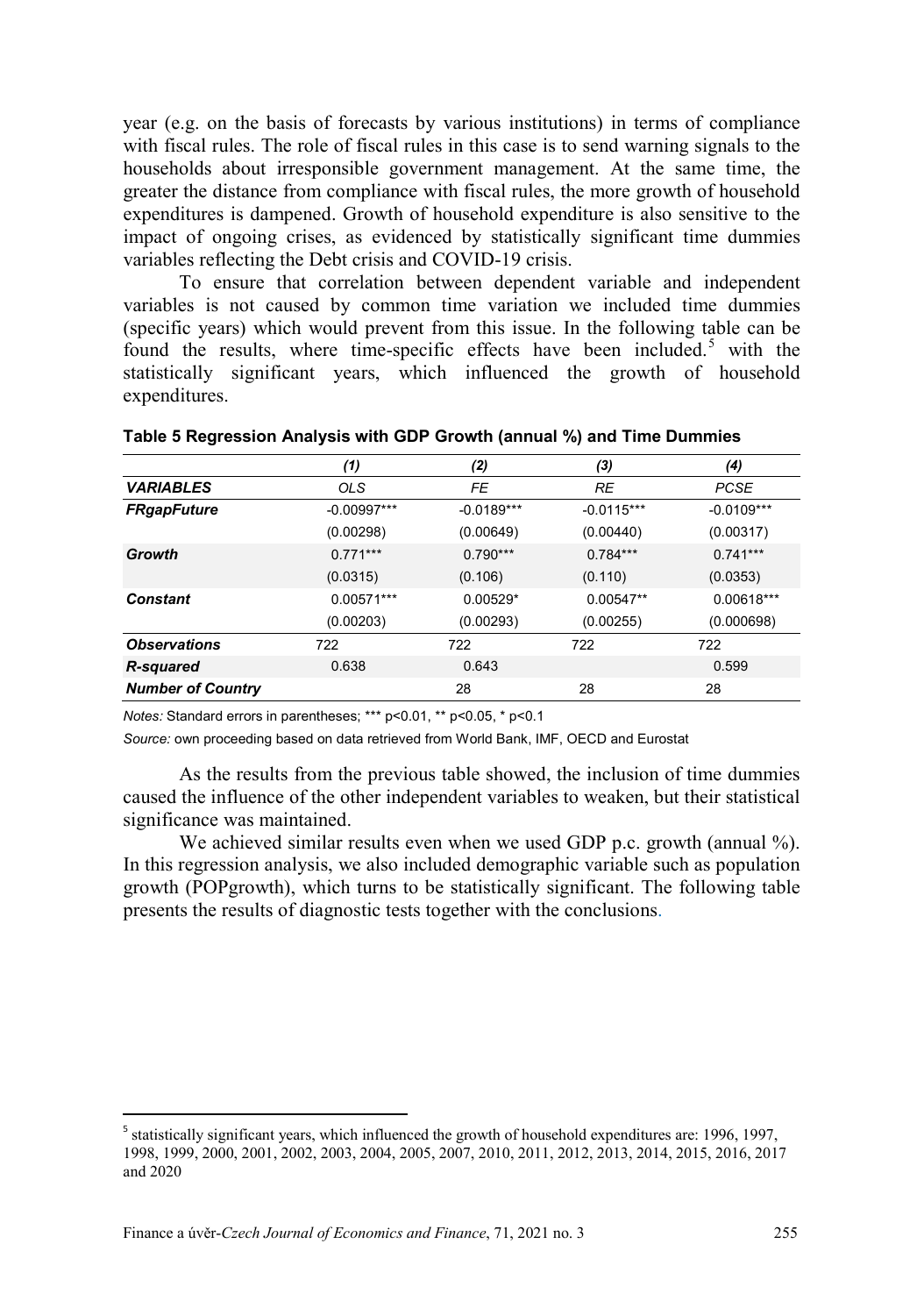#### **Table 6 Diagnostic Tests – Regression Analysis with GDP p.c. Growth (Annual %)**

**Modified Wald test for groupwise heteroskedasticity in fixed effect regression model** chi<sub>2</sub> (28) =  $3500.73$  $Prob > chi2 = 0.0000$ *Presence of heteroscedasticity confirmed* **Breusch and Pagan Lagrangian multiplier test for random effects** chibar $2(01) = 16.05$  $Prob > chibar2 = 0.0000$ *A Model´with random effect is more appropriate than OLS regression.* **Hausman test** Prob>chi2 = 0.0596 *Model with random effects is more appropriate than model with fixed effects* **Pesaran's test of cross sectional independence** = 3.413, Pr = 0.0006 *Cross sectional dependence confirmed* **Wooldridge test for autocorrelation in panel data**  $F( 1, 27) = 16.988$  $Prob > F = 0.0003$ *Serial autocorrelation in the data confirmed*

*Source:* own calculations in STATA

Based on the results of diagnostic tests, the Prais-Winsten regression model, correlated panels corrected standard errors (PCSEs), seems to be the most appropriate, because heteroskedasticity, cross-sectional dependence and serial autocorrelation occur again in our time series. The results of all regression models are presented in the following table, while the most relevant results can be found in column (4).

|                            | (1)          | (2)           | (3)           | (4)          |
|----------------------------|--------------|---------------|---------------|--------------|
| <b><i>VARIABLES</i></b>    | <b>OLS</b>   | FE            | <b>RE</b>     | <b>PCSE</b>  |
| <b>POPgrowth</b>           | $0.515***$   | $0.864***$    | $0.623***$    | $0.530***$   |
|                            | (0.121)      | (0.198)       | (0.239)       | (0.188)      |
| <b>FRgapFuture</b>         | $-0.0106***$ | $-0.0208***$  | $-0.0130***$  | $-0.0117***$ |
|                            | (0.00292)    | (0.00608)     | (0.00476)     | (0.00287)    |
| <b>GROWTHpc</b>            | $0.762***$   | $0.773***$    | $0.768***$    | $0.734***$   |
|                            | (0.0300)     | (0.101)       | (0.105)       | (0.0360)     |
| <b>DEBTcrisis</b>          | $-0.0104***$ | $-0.00825***$ | $-0.00978***$ | $-0.0104***$ |
|                            | (0.00268)    | (0.00259)     | (0.00257)     | (0.00240)    |
| <b>COVIDcrisis</b>         | $-0.0258***$ | $-0.0233**$   | $-0.0251**$   | $-0.0280***$ |
|                            | (0.00545)    | (0.0113)      | (0.0116)      | (0.00487)    |
| <b>Constant</b>            | 0.00666***   | 0.00506*      | $0.00611**$   | 0.00731***   |
|                            | (0.00139)    | (0.00276)     | (0.00262)     | (0.00145)    |
| <b>Observations</b>        | 722          | 722           | 722           | 722          |
| <b>R-squared</b>           | 0.631        | 0.633         |               | 0.598        |
| <b>Number of Countries</b> |              | 28            | 28            | 28           |

| Table 7 Regression Analysis with GDP p.c. Growth (Annual %) |  |  |  |  |  |
|-------------------------------------------------------------|--|--|--|--|--|
|-------------------------------------------------------------|--|--|--|--|--|

*Notes:* Standard errors in parentheses; \*\*\* p<0.01, \*\* p<0.05, \* p<0.1

*Source:* own proceeding based on data retrieved from World Bank, IMF, OECD and Eurostat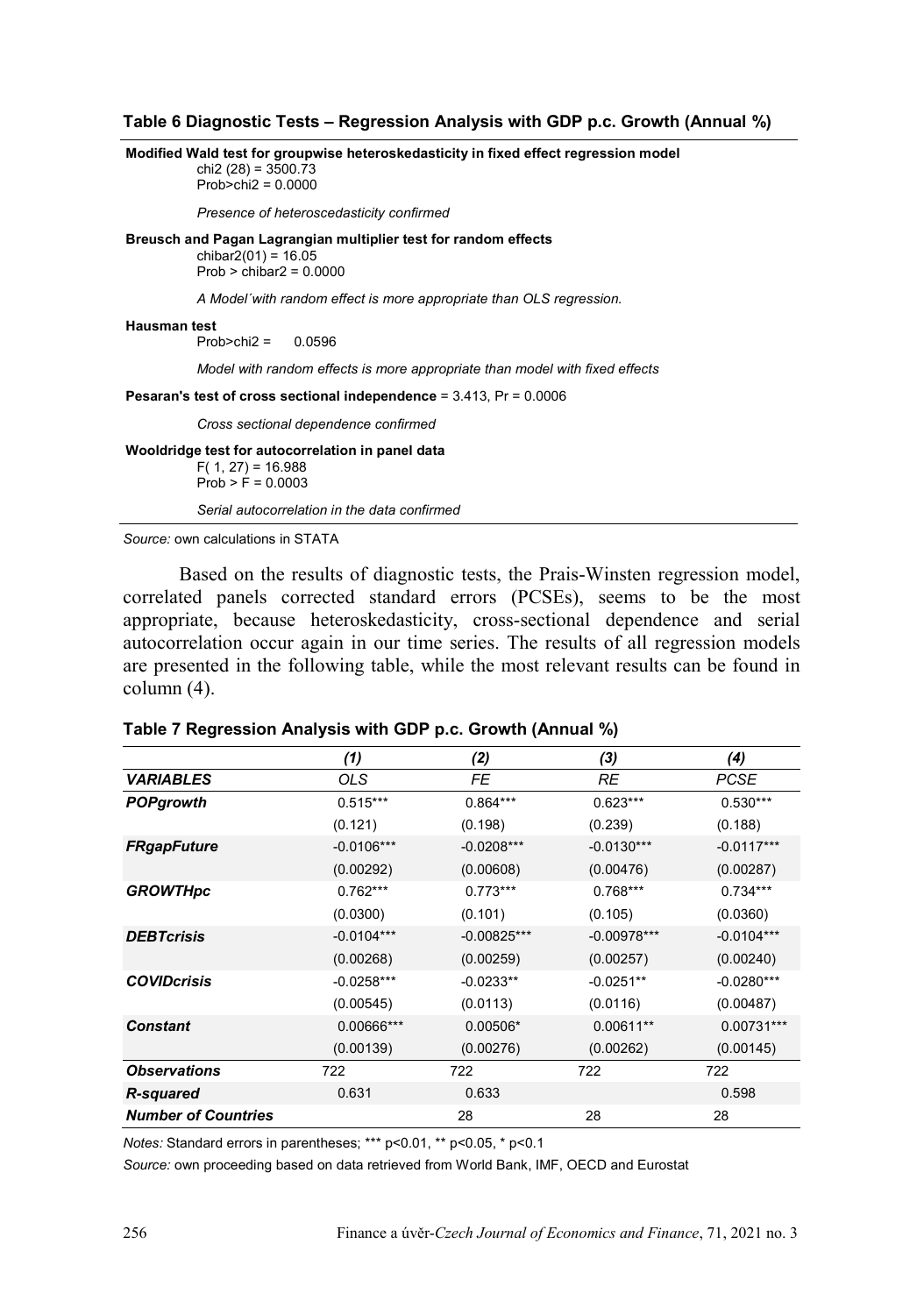In the following table, we re-use dummy variables for specific years to remove potential time variation in the determinants and factors.<sup>[6](#page-12-0)</sup>

|                            | (1)           | (2)          | (3)          | (4)          |
|----------------------------|---------------|--------------|--------------|--------------|
| <b><i>VARIABLES</i></b>    | <b>OLS</b>    | <b>FE</b>    | <b>RE</b>    | <b>PCSE</b>  |
| <b>POPgrowth</b>           | $0.521***$    | $0.876***$   | $0.637***$   | $0.548***$   |
|                            | (0.120)       | (0.213)      | (0.235)      | (0.192)      |
| <b>FRgapFuture</b>         | $-0.00949***$ | $-0.0190***$ | $-0.0117***$ | $-0.0107***$ |
|                            | (0.00297)     | (0.00542)    | (0.00445)    | (0.00299)    |
| <b>GROWTHpc</b>            | $0.779***$    | $0.792***$   | $0.787***$   | $0.751***$   |
|                            | (0.0306)      | (0.0988)     | (0.104)      | (0.0338)     |
| <b>Constant</b>            | $0.00745***$  | $0.00573**$  | 0.00685***   | $0.00801***$ |
|                            | (0.00177)     | (0.00252)    | (0.00259)    | (0.00102)    |
| <b>Observations</b>        | 722           | 722          | 722          | 722          |
| <b>R-squared</b>           | 0.643         | 0.645        |              | 0.605        |
| <b>Number of Countries</b> |               | 28           | 28           | 28           |

**Table 8 Regression Analysis with GDP p.c. Growth (Annual %) and Time Dummies**

*Notes:* Standard errors in parentheses; \*\*\* p<0.01, \*\* p<0.05, \* p<0.1

*Source:* own proceeding based on data retrieved from World Bank, IMF, OECD and Eurostat

As we can see from the results in the table above, the expected increase in government debt next year and its distance from the permissible limit set by the fiscal rules affects the consumption behaviour of households. The more the government moves away from complying with the fiscal rules, the more restrained households are in increasing consumption.

In the following regression model, there will be a change in a representative sample of countries and an expression of the variable reflecting household income. A representative sample of countries reflects the member countries of the European Union, which are also members of the OECD.<sup>[7](#page-12-1)</sup> In the case of the variable household income, it is expressed using Household disposable income (% annual growth). The results of diagnostic tests are presented in the following table.

<span id="page-12-0"></span><sup>-&</sup>lt;br>6 Statistically significant years, which influenced the growth of household expenditures are: 1996, 1997, 1998, 1999, 2000, 2002, 2003, 2004, 2010, 2011, 2012, 2013, 2014, 2015, 2016, 2017 and 2020

<span id="page-12-1"></span><sup>&</sup>lt;sup>7</sup> For 2020, data for only 9 EU Member States were available: Czechia, Denmark, Germany, Italy, Netherlands, Portugal, Slovakia, Finland and Sweden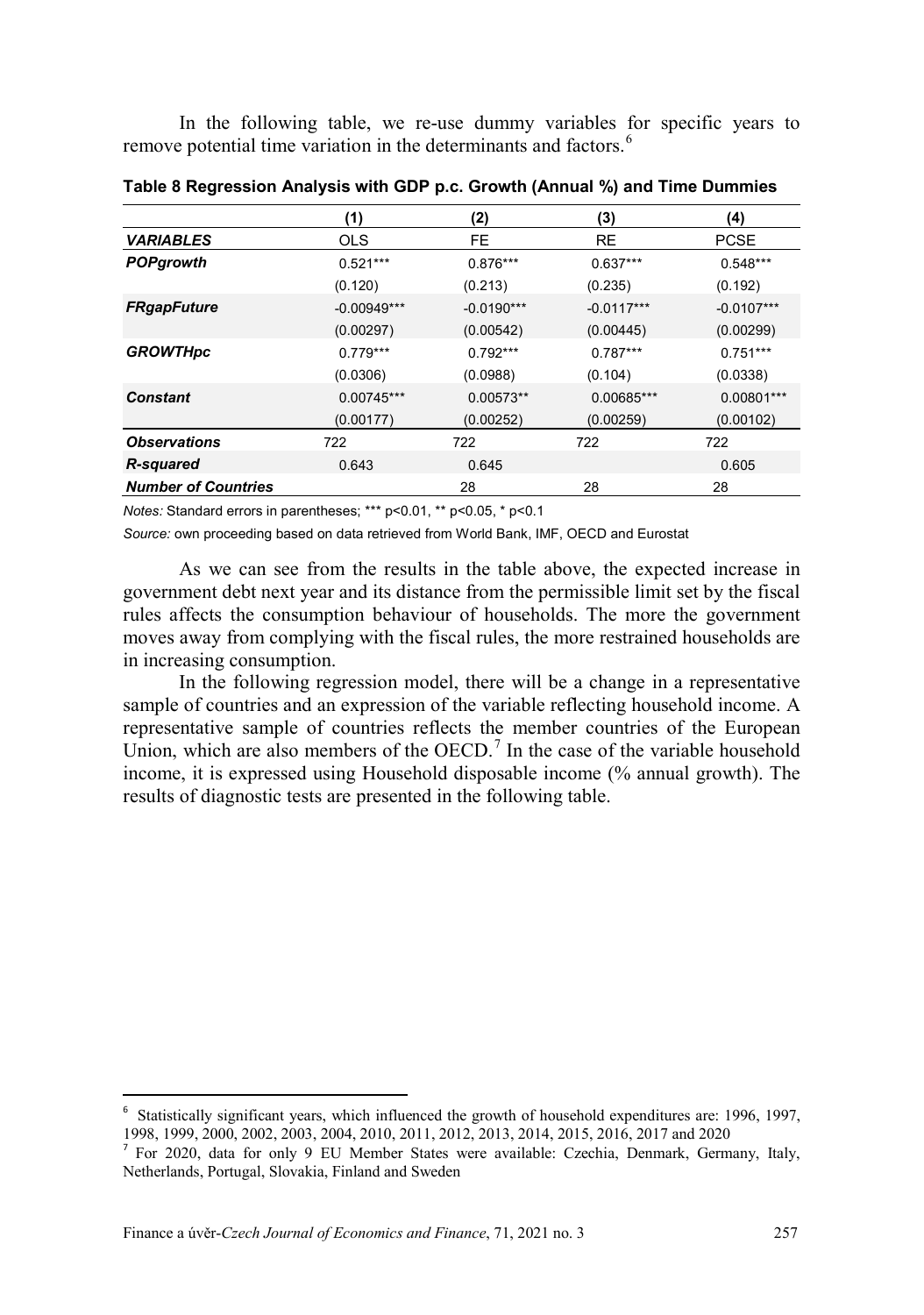### **Table 9 Diagnostic Tests – Regression Analysis with Household Disposable Income (% Annual Growth)**

**Modified Wald test for groupwise heteroskedasticity in fixed effect regression model** chi<sub>2</sub> (23) =  $774.15$ Prob>chi2 = 0.0000 *Presence of heteroscedasticity confirmed* **Breusch and Pagan Lagrangian multiplier test for random effects** chibar $2(01) = 16.05$  $Prob > c<sub>th</sub>$ ibar $2 = 0.0000$ *There is evidence of significant differences across countries; therefore we cannot run a simple OLS regression.* **Hausman test** Prob>chi2 = 0.0000 *Model with fixed effects is more appropriate than model with random effects* **Pesaran's test of cross sectional independence** = 7.168, Pr = 0.0000 *Cross sectional dependence confirmed* **Wooldridge test for autocorrelation in panel data**  $F( 1, 22) = 39.807$  $Prob > F = 0.0000$ *Serial autocorrelation in the data confirmed Source:* own calculations in STATA

The occurrence of heteroskedasticity, cross-sectional dependence and serial autocorrelation was confirmed again. For this reason, we again used Prais-Winsten regression, correlated panels corrected standard errors (PCSEs). The results of regression coefficients within individual models can be found in the following table.

|         | Table 10 Regression Analysis with Household Disposable Income (% Annual |  |  |  |  |
|---------|-------------------------------------------------------------------------|--|--|--|--|
| Growth) |                                                                         |  |  |  |  |

|                            | (1)          | (2)          | (3)          | (4)          |
|----------------------------|--------------|--------------|--------------|--------------|
| <b><i>VARIABLES</i></b>    | OLS.         | FE           | RE           | <b>PCSE</b>  |
| <b>FRgapFuture</b>         | $-0.0108***$ | $-0.0273***$ | $-0.0108***$ | $-0.0139***$ |
|                            | (0.00265)    | (0.00427)    | (0.00262)    | (0.00436)    |
| <b>INCOME</b>              | $0.653***$   | $0.607***$   | $0.653***$   | $0.584***$   |
|                            | (0.0305)     | (0.0382)     | (0.0362)     | (0.0540)     |
| <b>FINcrisis</b>           | $-0.0285***$ | $-0.0288***$ | $-0.0285***$ | $-0.0300***$ |
|                            | (0.00312)    | (0.00707)    | (0.00701)    | (0.00468)    |
| <b>COVIDcrisis</b>         | $-0.0617***$ | $-0.0580***$ | $-0.0617***$ | $-0.0617***$ |
|                            | (0.00680)    | (0.00818)    | (0.00806)    | (0.00827)    |
| Constant                   | $0.0114***$  | $0.0124***$  | $0.0114***$  | $0.0131***$  |
|                            | (0.00115)    | (0.000822)   | (0.00128)    | (0.00194)    |
| <b>Observations</b>        | 559          | 559          | 559          | 559          |
| <b>R-squared</b>           | 0.633        | 0.604        |              | 0.584        |
| <b>Number of Countries</b> |              | 23           | 23           | 23           |

*Notes:* Standard errors in parentheses; \*\*\* p<0.01, \*\* p<0.05, \* p<0.1

*Source:* own proceeding based on data retrieved from World Bank, IMF, OECD and Eurostat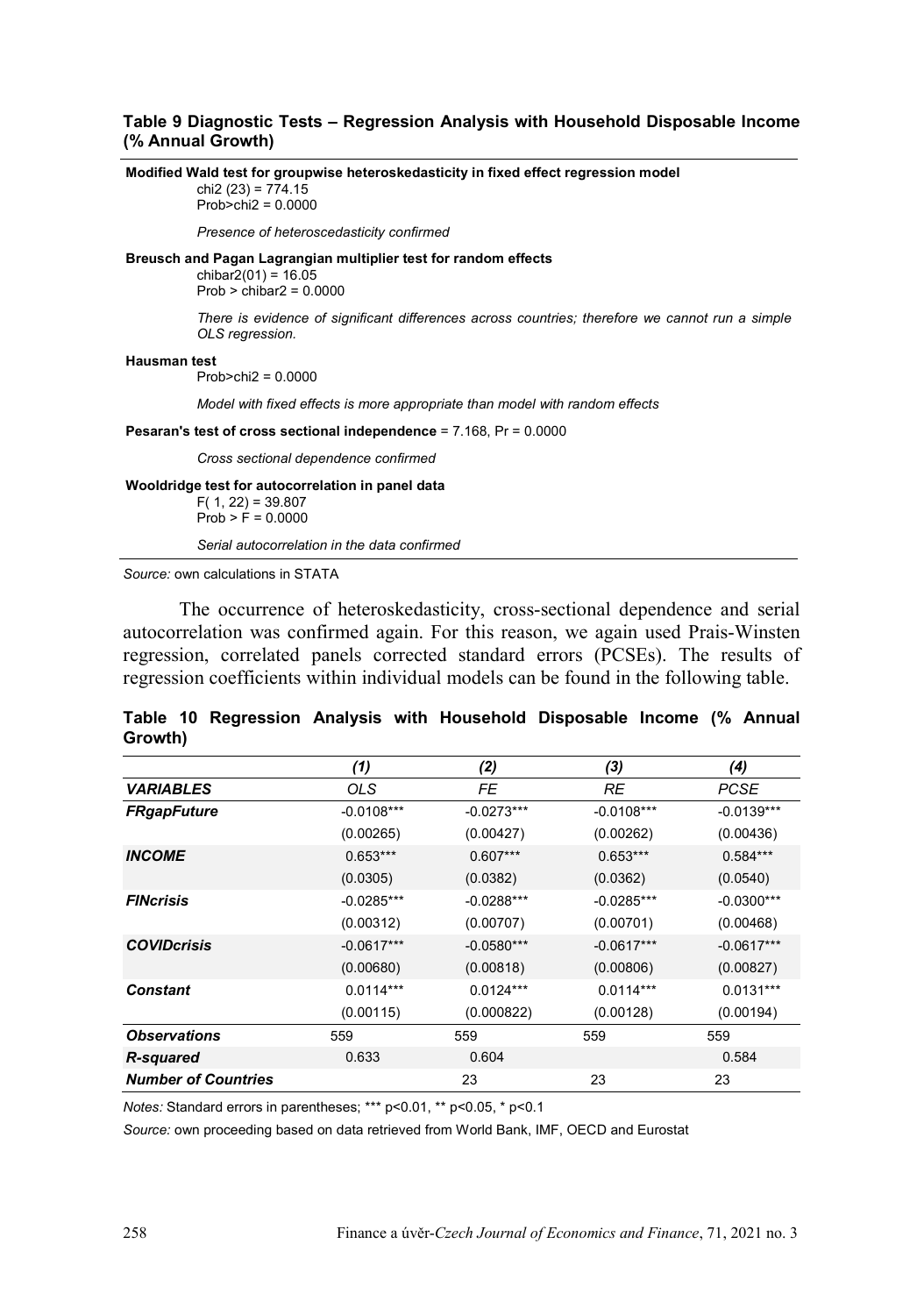Apart from the variable Income, all other variables have a negative effect on the growth of household expenditure and results are similar to the previous cases. We can see that the financial crisis in 2008-2009 and COVID-19 crisis (2020) negatively affected the growth rate of household expenditure. An interesting finding is that the debt crisis does not play a significant role in this case, as this variable did not show statistical significance and was excluded from the econometric model.

The following table shows results of regression analysis with time dummies representing particular years, which were statistically significant.<sup>[8](#page-14-0)</sup>

|                            | (1)          | (2)          | (3)          | (4)          |
|----------------------------|--------------|--------------|--------------|--------------|
| <b>VARIABLES</b>           | <b>OLS</b>   | FE           | RE           | <b>PCSE</b>  |
| <b>FRgapFuture</b>         | $-0.0107***$ | $-0.0257***$ | $-0.0107***$ | $-0.0141***$ |
|                            | (0.00265)    | (0.00412)    | (0.00274)    | (0.00430)    |
| <b>INCOME</b>              | $0.639***$   | $0.594***$   | $0.639***$   | $0.564***$   |
|                            | (0.0307)     | (0.0381)     | (0.0368)     | (0.0546)     |
| Constant                   | $0.0106***$  | $0.0116***$  | $0.0106***$  | $0.0121***$  |
|                            | (0.00115)    | (0.000802)   | (0.00124)    | (0.00184)    |
| <b>Observations</b>        | 559          | 559          | 559          | 559          |
| <b>R-squared</b>           | 0.635        | 0.605        |              | 0.587        |
| <b>Number of countries</b> |              | 23           | 23           | 23           |

|  | Table 11 Regression Analysis with Household Disposable Income (% Annual |  |  |  |  |
|--|-------------------------------------------------------------------------|--|--|--|--|
|  | Growth) and Time Dummies                                                |  |  |  |  |

*Notes:* Standard errors in parentheses; \*\*\* p<0.01, \*\* p<0.05, \* p<0.1

*Source:* own proceeding based on data retrieved from World Bank, IMF, OECD and Eurostat

As we can see, in 2007 (the pre-crisis year) the growth rate of household spending was increasing, while in 2009 (when the financial crisis peaked) and 2020 (the beginning of the crisis triggered by the COVID-19 pandemic) the growth rate of household spending was slowing down.

In the following section, we estimate the relationship between household expenditure (Households and NPISHs final consumption expenditure (% of GDP)) and government consolidated gross debt (% of GDP) separately in the European Union and the Eurozone in particular. The following figure shows this relationship for the whole of the European Union during the period 2000-2020.

<span id="page-14-0"></span> <sup>8</sup> statistically significant years, which influenced the growth of household expenditures are: 2007, 2009 and 2020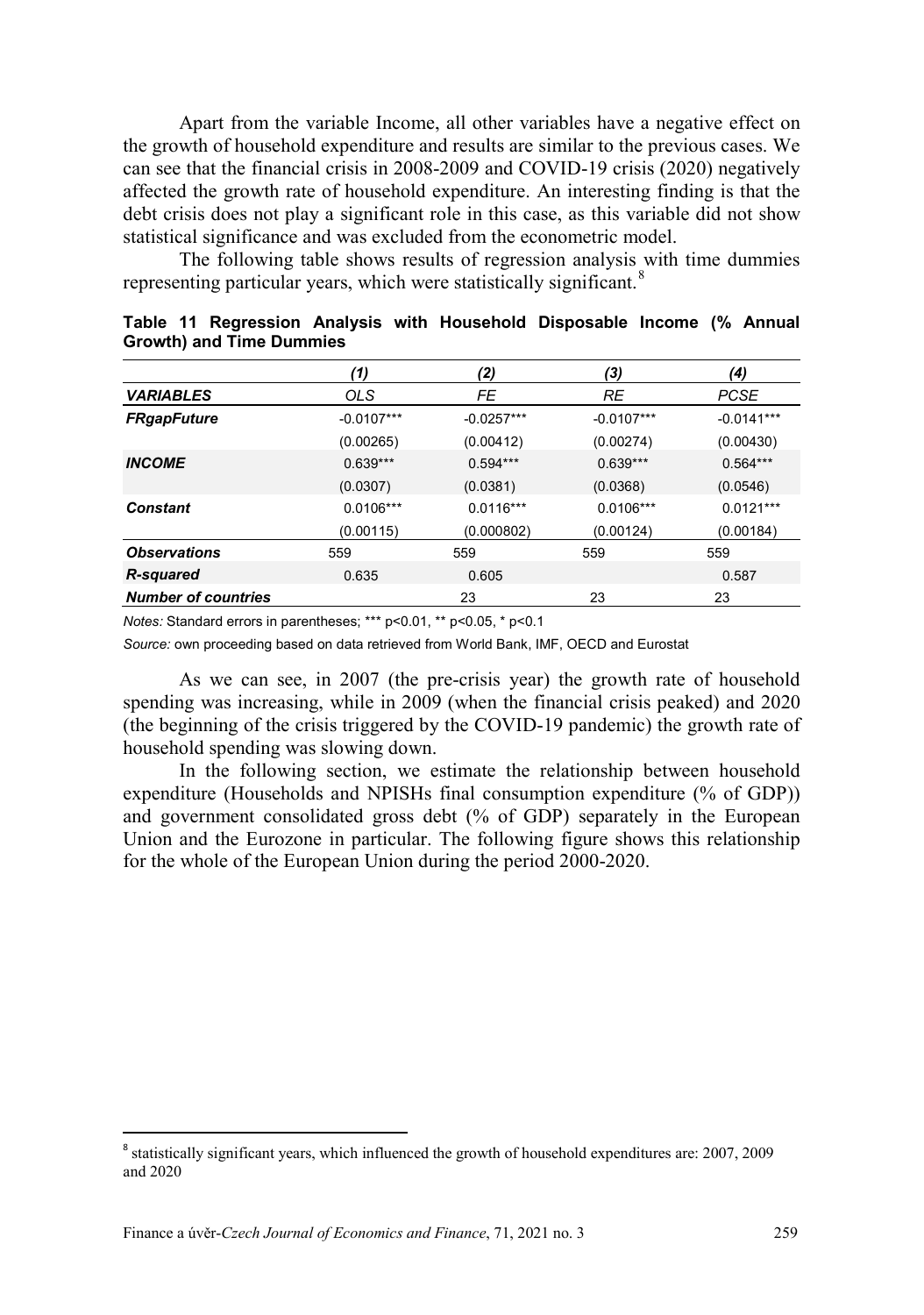

**Figure 1 Household Expenditure and Government Debt in the European Union**

*Source:* own proceeding based on data retrieved from World Bank and Eurostat

As we can see from the previous figure, there is a negative correlation between household expenditure and the level of government debt. The year 2020 represents an outlier, as the COVID-19 crisis hits the world economy, when the household's expenditure decreases and on the other hand government debt increase. The correlation coefficient in this case reaches the value -0.3941, which represents a slight tightness.

The Figure 1 shows the existence of two clusters of observations based on time periods (2000-2008; 2009-2019). The following Figure 2 represents the regression analysis separately for each of these periods.





*Source:* own proceeding based on data retrieved from World Bank and Eurostat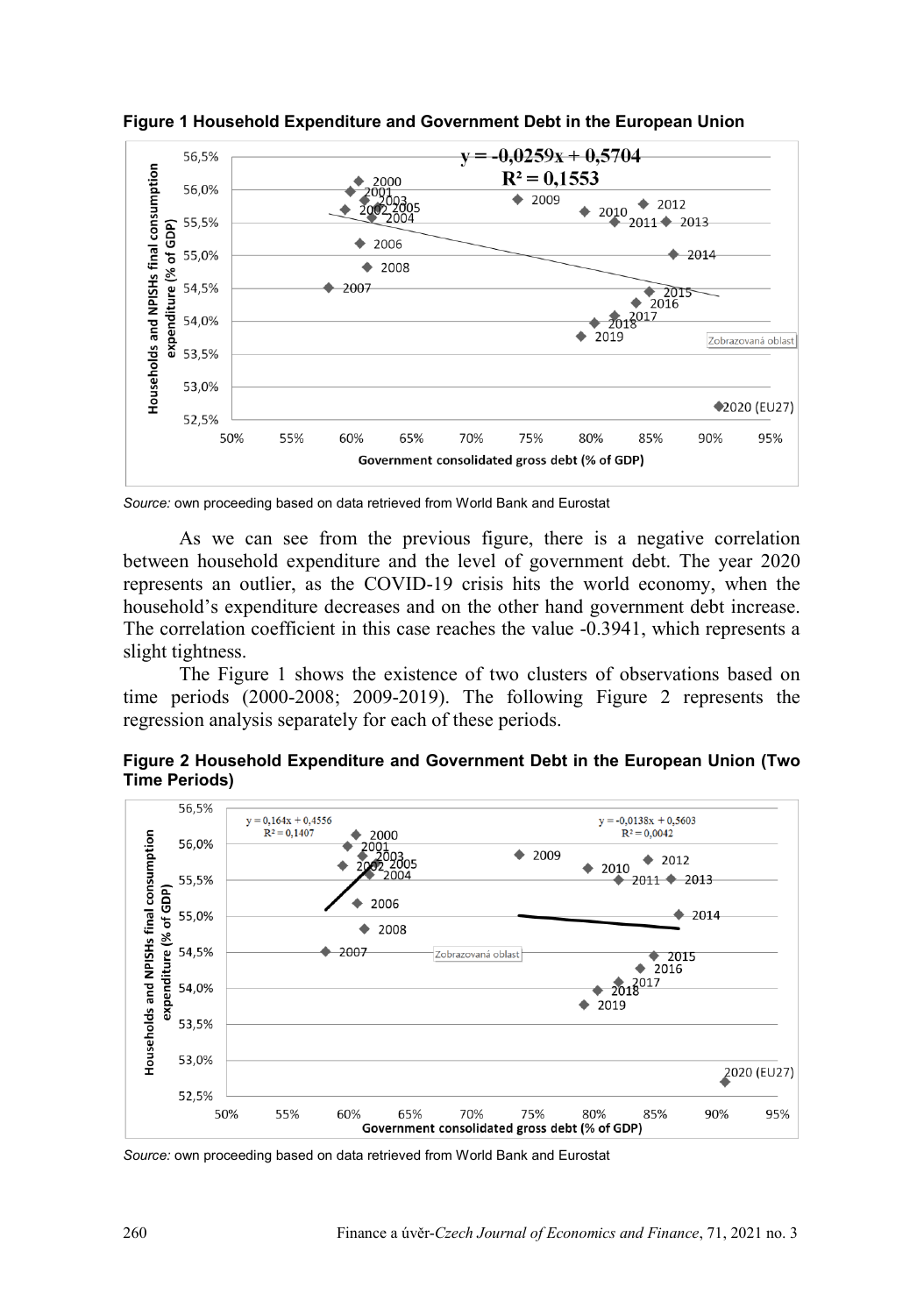After splitting the time period into two periods, we can see that there is a change between the correlation of these two variables. In the pre-crisis period, the increase in the growth of government debt did not cause a decrease in the household spending. The turning point came only with the beginning of the debt crisis, when we can already see that the growth of government debt caused a reduction in household spending. Pandemic year 2020 represents new turning point as for now it is look like an outlier to the time series.

We used a similar procedure to estimate the linear relationship between household expenditure and government debt in the Eurozone countries during the period 1995-2020. The results of this regression relationship are shown in the following figure. Again, we do not consider pandemic year 2020 in a regression analysis as we assume that it is an outlier.



**Figure 3 Household Expenditure and Government Debt in the Eurozone**

*Source:* own proceeding based on data retrieved from World Bank and Eurostat

We reaffirmed the existence of a negative correlation, with the correlation coefficient becoming -0.3653, which is a slight dependence. Compared to the results achieved for the European Union, this is a weaker form of correlation now.

If we split the time period into two shorter time periods again (without considering year 2020 as we assume that it is a new turning point), we get different results compared to the previous cases, which is recorded in Figure 4.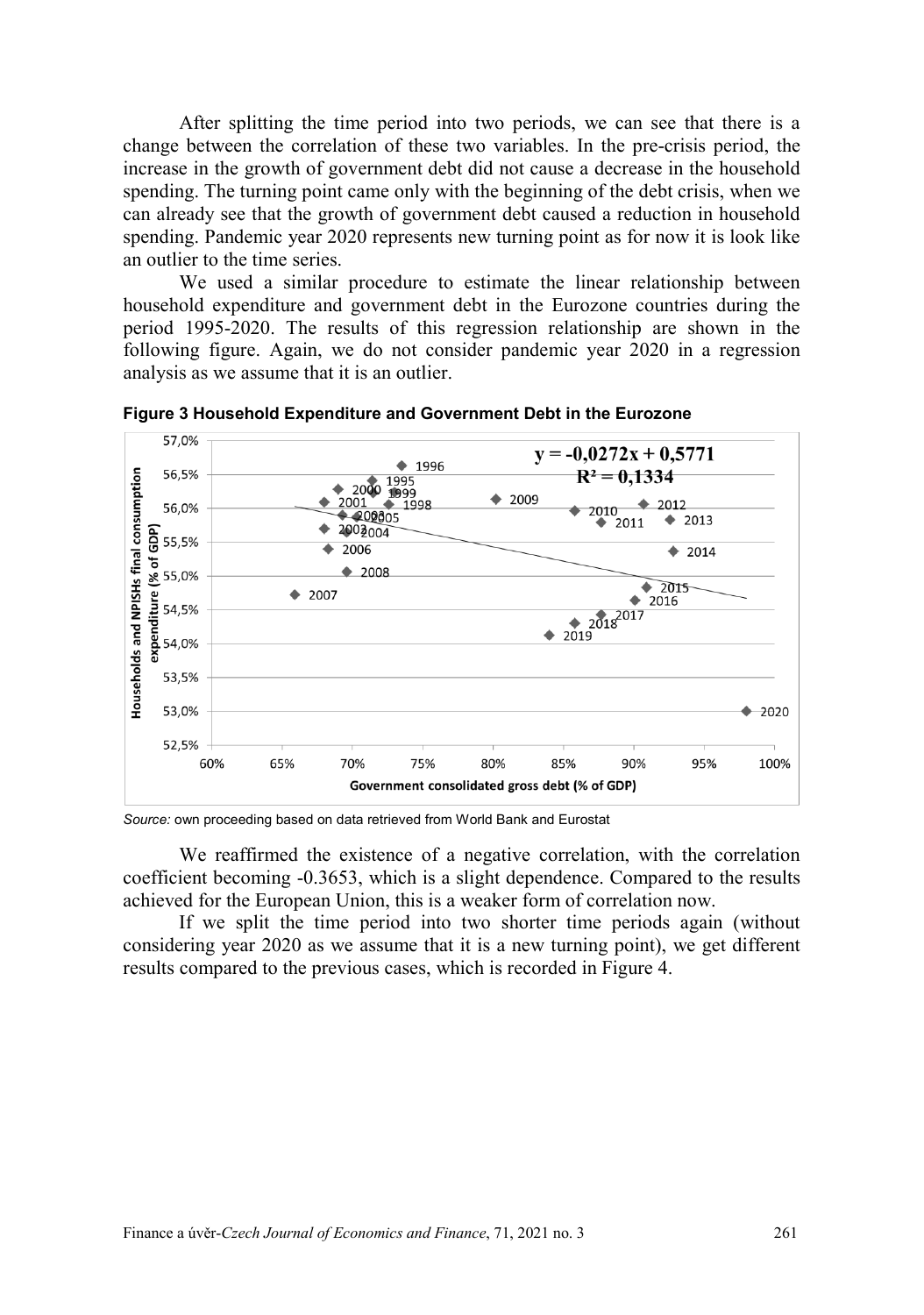

**Figure 4 Household Expenditure and Government Debt in the Eurozone (Two Time Periods)**

*Source:* own proceeding based on data retrieved from World Bank and Eurostat

As we can see from the regression analysis, the situation is different after 2009 in the Eurozone compared to the situation in the European Union as a whole. In contrast to the post-crisis situation in the European Union, households in the countries of Eurozone did not reduce their spending during the debt crisis, despite an increase in government debt.

## **5. Conclusions**

The article deals with the validity of the Ricardian equivalence in the member states of the European Union. As many countries in the European Union are struggling with rising government debt due to the impact of the Covid-19 pandemic, the aim of the article was to examine the impact of government debt on household consumer behavior. We consider our main contribution to be the confirmation of the validity of the Ricardian equivalence in the member states of the European Union, where we have shown that the amount of government debt has a negative effect on household expenditure growth, respectively dampens their growth rate. An equally important finding is that households in the European Union base their family budgets on expected level of government debt in interaction with fiscal rules. The government's compliance with fiscal rules plays a crucial role, as the expected"distance" from complying with fiscal rules can negatively affect the growth rate of household expenditure. Households will start to behave more conservatively and, despite income growth, they will start to dampen expenditure growth.

We have demonstrated a negative linear correlation between the level of household expenditure and government debt in the European Union as a whole and also in Eurozone as well, with a slight dependence between the two variables already mentioned. However, differences can be seen if we divide the time period into pre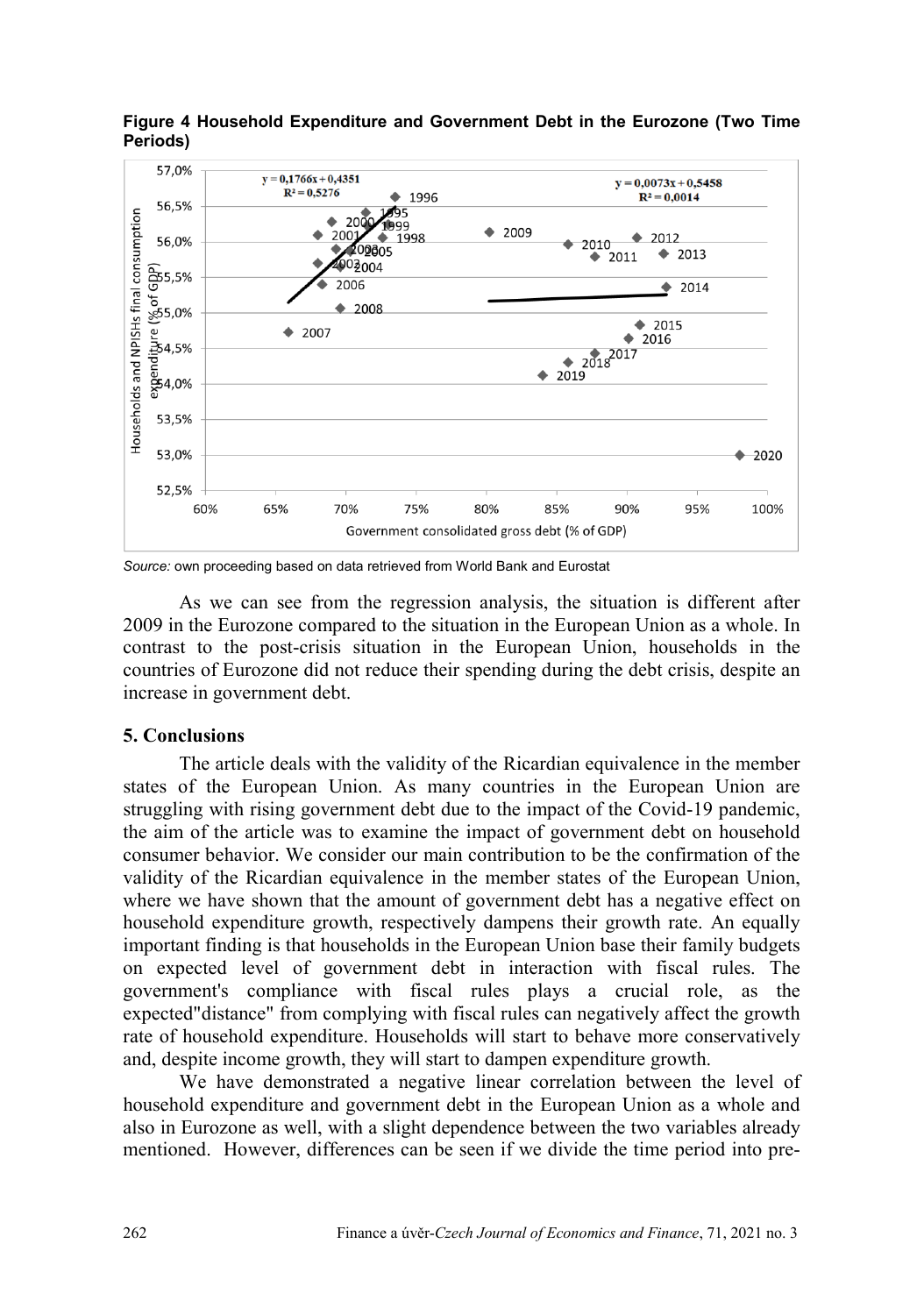crisis, crisis or post-crisis in the context of the financial and debt crisis. In the precrisis period in both the EU and the Eurozone, as government debt rises, household expenditure also rises. Since 2009, however, the situation in the EU has been changing, with household expenditure falling as government debt rises. By contrast, in the Eurozone, household expenditure continues to grow despite the rise in government debt, albeit at a slower pace than in the pre-crisis period.

Despite the empirical results obtained through regression analysis, we have to take into account the possible existence of a cofounding variable that affects both the independent (household expenditure) and dependent variables (government debt), but the regression analysis does not include it. The existence of this variable may lead to spurious regression and misleading results. One such cofounding variable may be government expenditure. Rising government expenditure may increase government debt especially if financed by borrowing. Through the multiplier effect of government expenditure, the income of the population and consequently the amount of household's consumption expenditure will increase. Another such variable is world trade and openness of the economy. Marchand (2017) has shown that increasing level of world trade and openness of the economy leads to changes in the prices of goods and services in the context of the validity of Engel's law and also affects household income through the unequal distribution of income in the society between skilled and unskilled workers. On the other hand, higher openness of the economy based on the study of Rodrik (1998) leads to an increase in government expenditure (financed, for example, by debt) due to the government's attempt to mitigate external shocks and their impact on the population. Other variables we can include the price level, rescpetively inflation rate and interest rate. As the inflation rate and the price level rise, both household and government spending increase because both entities act as consumers in the economy. When interest rates are low, household consumption increases because it is not profitable to build up savings and it is easier to borrow money. This also applies to the government, where it is easier for it to borrow money to finance government expenditure. Based on these facts, it is important to continue research on this issue and take these variables into account in future research.

However, our results are significant despite some open issues and are particularly helpful for economic policy makers, especially as the Keynesian concept of fiscal policy becomes ineffective if the Ricardian equivalence is in place. Fiscal policy will thus not be able to mitigate cyclical fluctuations in the national economy, as it cannot increase aggregate demand by increasing debt-financed public expenditure. The situation is becoming more complicated in the Eurozone countries as they have relinquished their competence to formulate independent monetary policy, so that the only stabilizing tool has become fiscal policy, which can have limited options due to the validity of the Ricardian equivalence in particular cases.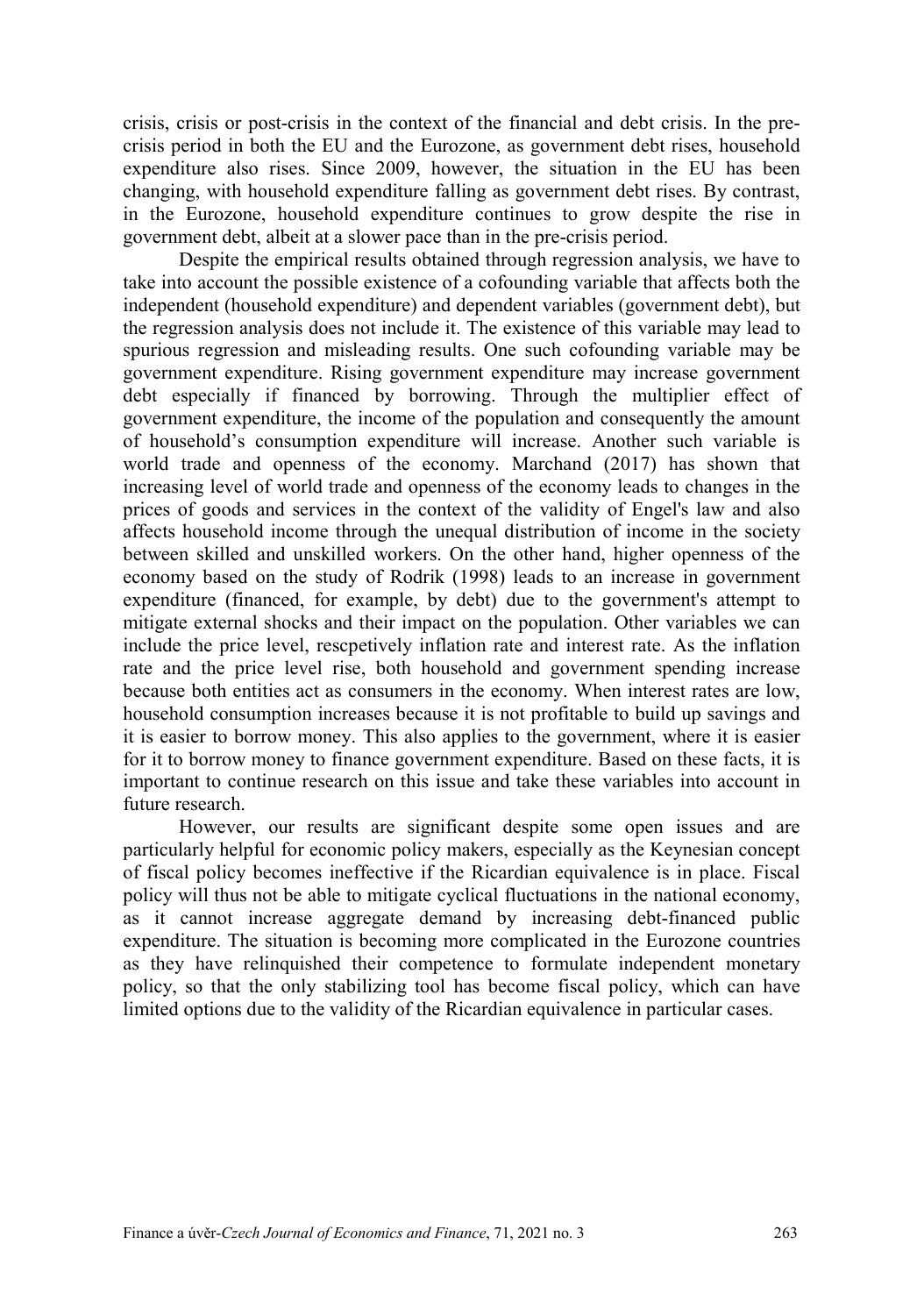#### **REFERENCES**

Adji A, Alm J (2016): Testing for Ricardian equivalence in Indonesia, *Journal of Contemporary Economic and Business Issues*, ISSN 1857-9108, Ss. Cyril and Methodius University in Skopje, Faculty of Economics, Skopje, 3(1):5-31.

Agarwal K, Gangal VK (2020): Fiscal Deficit and GDP in Reference to Ricardian Theory: An Evidence from India. *Pramana Research Journal*, ISSN NO: 2249-2976.

Arapova E (2018): Determinants of Household Final Consumption Expenditures in Asian Countries: A Panel Model, 1995-2015. *Applied Econometrics and International Development.* 18(1): 121-140.

Banday UJ, Aneja R (2019): Ricardian Equivalence: Empirical Evidences from China. *Asian Affairs: An American Review*, 46(1):1-18.

Barro R (1974): Are Governments Bonds Net Wealth. *Journal of Political Economy,* 82(6):1095- 1117.

Barro R (1989): The Ricardian Approach to Budget Deficits. *Journal of Economic Perspectives,*  3(2):37-54.

Belingher D (2015): Testing the Validity of the Ricardian Approach to Deficits in Romania. *Journal of Financial and Actuarial Mathematics*, 3.

Bernheim D (1987): Intergenerational Altruism and Social Welfare: A Critique of the Dynastic Model. *National Bureau of Economic Research Working Paper No. 2288.*

Beyene S, Kotosz B (2020): Testing the Ricardian Equivalence Hypothesis in the Case of Ethiopia: An Autoregressive-Distributed Lag Approach. *Hungarian Statistical Review*, 3:26-49. 10.35618/hsr2020.02.en026.

Breusch TS, Pagan AR (1980): The Lagrange Multiplier Test and Its Applications to Model Specification in Econometrics. *Review of Economic Studies*, 47:239-253.

Buchanan JM (1976): Barro on the Ricardian Equivalence Theorem. *Journal of Political Economy*, 84:337-342.

Buiter W, Tobin J (1978): Fiscal and Monetary Policies, Capital Formation, and Economic Activity. *Cowles Foundation Discussion Paper No 512*, Cowles Foundation for Research in Economics, Yale University.

Diamond P (1965): National debt in a Neoclassical Growth Model. *The American Economic Review*, 55(5):1126–1150.

Drukker DM (2003): Testing for Serial Correlation in Linear Panel-Data Models. *Stata Journal*, 3(2):168-177.

Dvořák P, Mandel M (1995): K typologii rozpočtových deficit (2. část). *Finance a úveř*, 45(11):597–605.

Eurostat (2020): "Government Consolidated Gross Debt (% GDP)" Government deficit/surplus, debt and associated data, Available at: https://ec.europa.eu/eurostat/databrowser and associated data, Available at: [https://ec.europa.eu/eurostat/d](https://ec.europa.eu/eurostat/)atabrowser /view/gov\_10dd\_edpt1/default/table?lang=en.

Eurostat (2020): "Government Consolidated Gross Debt (million  $\epsilon$ )" Government deficit/surplus, debt and associated data, Available at: https://ec.europa.eu/eurostat/databrowser/ debt and associated data, Available at: [https://ec.europa.eu/eurostat/d](https://ec.europa.eu/eurostat/)atabrowser/ view/gov\_10dd\_edpt1/default/table?lang=en.

Feldstein M (1976): Perceived Wealth in Bonds and Social Security: A Comment. *Journal of Political Economy.* 84(2):331-336.

Greene W (2000): *Econometric Analysis*. New York:Prentice-Hall.

Greene WH (2012): *Econometric Analysis*. 7<sup>th</sup> ed. Upper Saddle River, NJ: Prentice Hall.

Grennes T, Strazds A (2013): Another Look at Ricardian Equivalence: The Case of the European Union. *CEPR Policy Portal*, Available at: [https://voxeu.org/article/another](https://voxeu.org/article/another-look-ricardian-equivalence-case-european-union)-look-ricardian[equivalence](https://voxeu.org/article/another-look-ricardian-equivalence-case-european-union)-case-european-union.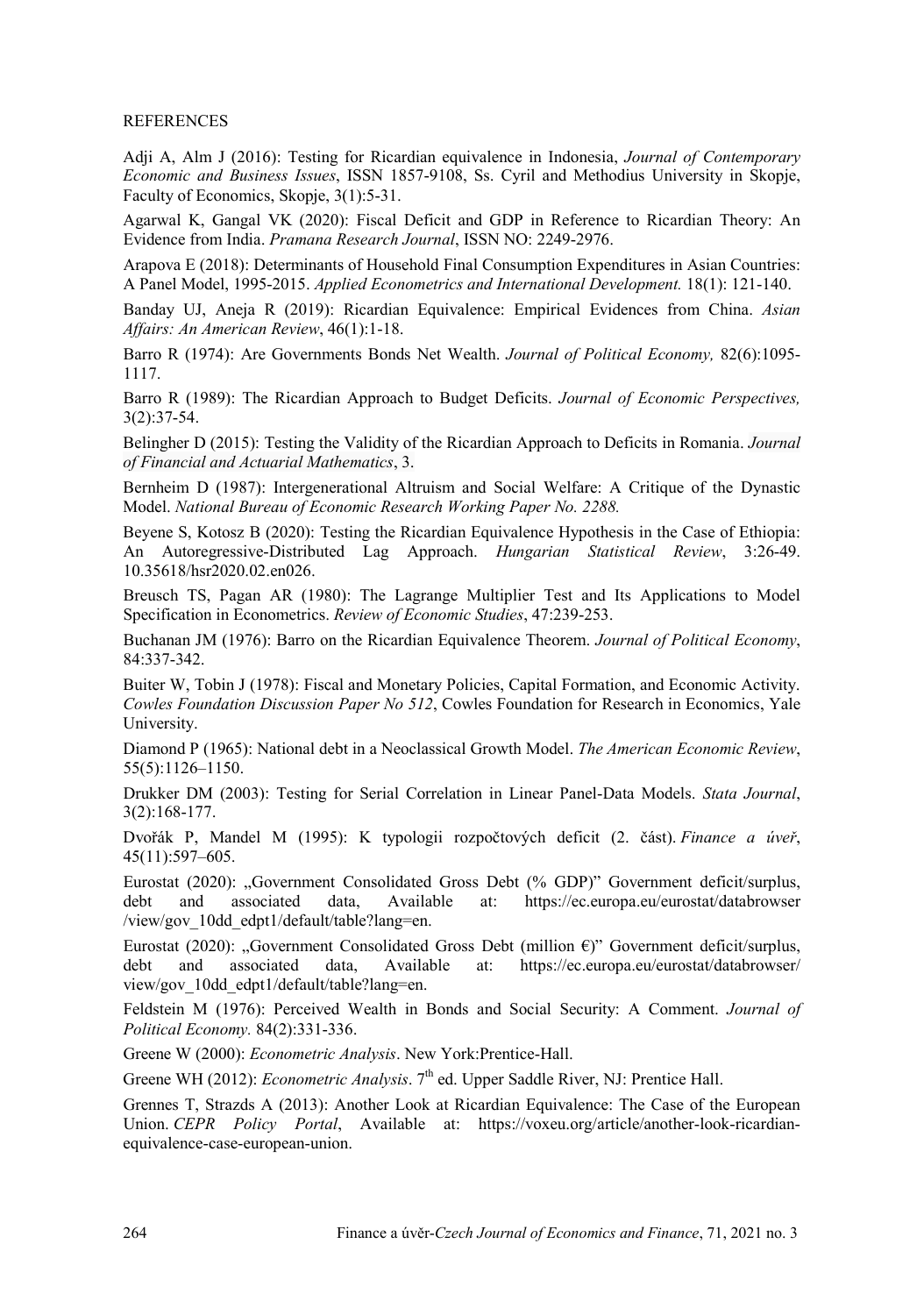Gumus E (2003): Crowding-Out Hypothesis versus Ricardian Equivalence Proposition: Evidence from Literature. *MPRA Paper No.42141*.

Hadiwibowo Y (2008): Ricardian Equivalence in Developing Countries: Fiscal Policy, Private Consumption and Investment in Indonesia. 10.13140/2.1.3177.7282.

Hameed M, Ahmed S, Salman A (2020): Does the Ricardian Equivalence Proposition Hold in SAARC Countries?. *Pakistan Journal of Social Sciences* (PJSS) 40(4):1495-1504.

Haug AA (2020): Testing Ricardian Equivalence with the Narrative Record on Tax Changes. *Oxf Bull Econ Stat*, 82:387-404. <https://doi.org/10.1111/obes.12339>.

Hayo B, Neumeier F (2017): The (In)Validity of the Ricardian Equivalence Theorem–Findings from a Representative German Population Survey. *Journal of Macroeconomics.* 51:162-174. doi.org/10.1016/j.jmacro.2017.01.003.

Ikiz A (2010): Testing the Ricardian Equivalence Theorem: Time Series Evidence from Turkey. *Economies, 8(69):1-20.* doi:10.3390/economies8030069 .

Ogbuagu M, Omojolaibi J (2020): Interrelationship Between Fiscal Deficit, Aggregate Savings and Investment: A Test of Ricardian Equivalence Hypothesis in Nigeria. 2020.

Im KS, Pesaran MH, Shin Y (2003): Testing for Unit Roots in Heterogeneous Panels. *Journal of Econometrics*, 115(1):53-74. https://doi.org/10.1016/S0304-4076(03)00092-7.

Khalid A (1996): Ricardian Equivalence: Empirical Evidence from Developing Economies. *[Journal](https://ideas.repec.org/s/eee/deveco.html)  [of Development Economics,](https://ideas.repec.org/s/eee/deveco.html)* 51(2):413-432.

Marchand BU (2017): How Does International Trade Affect Household Welfare? *IZA World of Labor* 2017:378. doi: 10.15185/izawol.378.

Marinheiro C (2001): Ricardian Equivalence: an Empirical Application to the Portugese Economy. *Center for Economic Studies, Discussion Paper Series (DPS) 01.12.*

Meissner T, Rostam-Afschar D (2017): Learning Ricardian Equivalence*. Journal of Economic Dynamics and Control*, 82:273-288.

Mosikari T, Eita J (2017): Empirical Test of the Ricardian Equivalence in the Kingdom of Lesotho. *Cogent Economics & Finance,* 5(1). doi: [10.1080/23322039.2017.1351674](https://doi.org/10.1080/23322039.2017.1351674).

OECD (2020): "Household Disposable Income" Households Accounts, Available at: [https://data.oecd.org/hha/household](https://data.oecd.org/hha/household-disposable-income.htm)-disposable-income.htm.

Okwan F, Kovacs P (2020): Testing the Existence of the Ricardian Equivalence in Ghana in this 21st Century. *International Journal of Applied Research in Management and Economics,* 2(2):16- 27. doi[: 10.33422/ijarme.v2i2.212](https://www.researchgate.net/deref/http%3A%2F%2Fdx.doi.org%2F10.33422%2Fijarme.v2i2.212?_sg%5B0%5D=a2LLO7PYz43cfoA7wvmx1MTel7U6PdUeGxf3Z3AEofush7WvVIdzoo8p3hltVYQkWh3LAYCYR_PaVPNMq0YSx-h3Pg.oHG61Tg3XlBPxGvIdfryDKCUBfDBgk5gkXYljQA_CPxBXYNtpRJje5KOyW6GSmhqtYmXWfgArS9sc8xWJaXC2g).

Pesaran MH (2004): General Diagnostic Tests for Cross Section Dependence in Panels. *Cambridge Working Papers in Economics* 0435, University of Cambridge.

Podkaminer L (2020): Prelude to a Critique of the Ricardian Equivalence Doctrine. *Real-World Economics Review*, 93, http://www.paecon.net/PAEReview/issue93/PodkaminerA93.pdf.

Ricciuti R (2003): Assessing Ricardian Equivalence. *Journal of Economic Survey*, 17(1):55–78.

Rodrik D. (1998): Why Do More Open Economies Have Bigger Governments? *Journal of Political Economy*, 106(5):997-1031.

Sardoni C (2021): The Public Debt and the Ricardian Equivalence: Some Critical Remarks. Structural Change and Economic Dynamics.

Seater J (1993): Ricardian Equivalence. *Journal of Economic Literature,* 31(1):142-190.

Sunge R, Mufandaedza S, Matsvai S (2015): Testing the Ricardian Equivalence Hypothesis in Zimbabwe: An ARDL Bound Testing Approach. *Journal of Economics and Sustainable Development*, 6.

Varlamova J, Larionova N (2015): Macroeconomic and Demographic Determinants of Household Expenditures in OECD countries. *Procedia Economics and Finance,* (24):727-733.